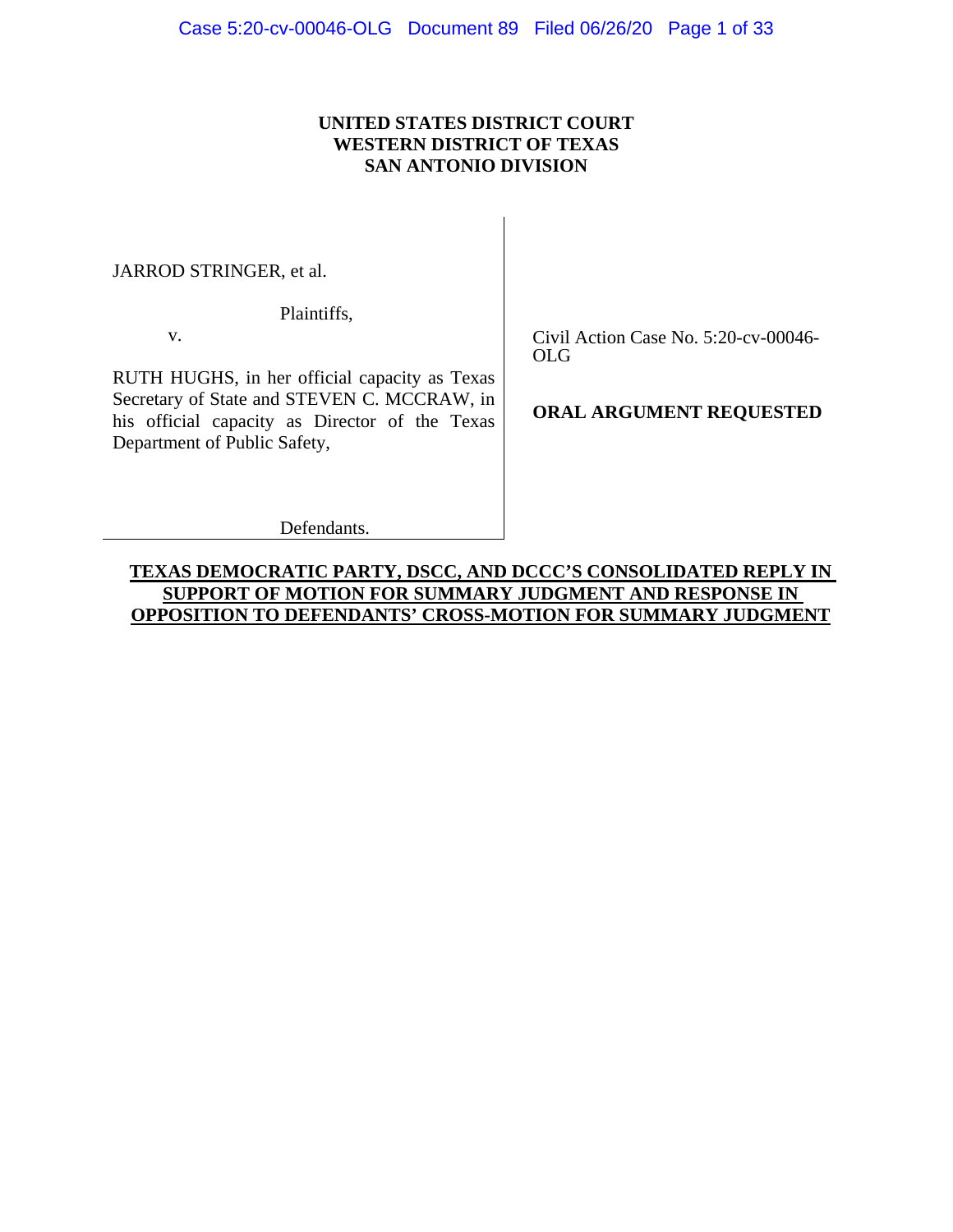# **TABLE OF CONTENTS**

| II.  |           |                                                                                |  |
|------|-----------|--------------------------------------------------------------------------------|--|
| III. |           |                                                                                |  |
|      | A.        | Intervenors must divert resources to counteract Defendants' conduct 3          |  |
|      | <b>B.</b> | The harm to Intervenors measures more than an "identifiable trifle."  8        |  |
|      | $C$ .     | Intervenors engaged in voter registration activities prior to intervening in   |  |
|      | D.        |                                                                                |  |
|      | Ε.        | Defendants' conduct harms the electoral prospects of Intervenors'              |  |
|      | F.        |                                                                                |  |
|      | G.        |                                                                                |  |
| IV.  |           | The Doctrine Of Collateral Estoppel Precludes Defendants From Relitigating The |  |
| V.   |           | Intervenors Are Entitled To Summary Judgment For The Reasons Detailed In       |  |
|      | A.        | The Anderson/Burdick test applies to the equal protection claims here, and     |  |
|      | <b>B.</b> |                                                                                |  |
| VI.  |           | THE RELIEF REQUESTED BY INTERVENORS IS WORKABLE.  25                           |  |
|      |           |                                                                                |  |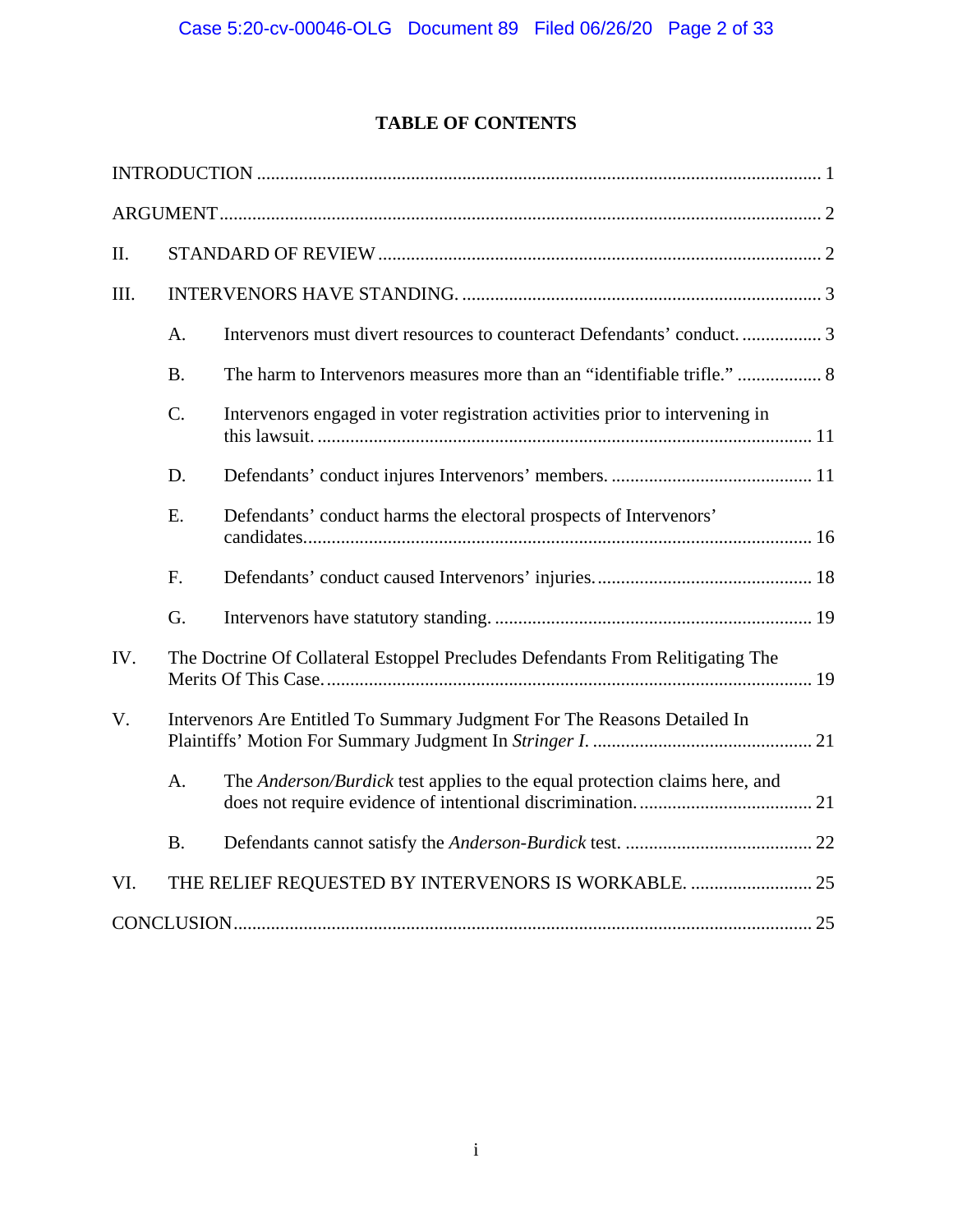# Case 5:20-cv-00046-OLG Document 89 Filed 06/26/20 Page 3 of 33

| <b>CASES</b>                                                                                                   | PAGE(S) |
|----------------------------------------------------------------------------------------------------------------|---------|
| ACORN v. Fowler,                                                                                               |         |
| Allee v. Medrano,                                                                                              |         |
| Anderson v. Celebrezze,                                                                                        |         |
| Ass'n of Am. Physicians & Surgeons, Inc. v. Tex. Med. Bd.,                                                     |         |
| Bennett v. Spear,                                                                                              |         |
| Burdick v. Takushi,                                                                                            |         |
| California Democratic Party v. Jones,                                                                          |         |
| Church of Scientology of Cal. v. Cazares,                                                                      |         |
| Cramer v. Skinner,                                                                                             |         |
| Crawford v. Marion Cty. Election Bd.,                                                                          |         |
| DeLeon v. Lloyd's London, Certain Underwriters,                                                                | .20     |
| Democratic Nat'l Comm. v. Bostelmann,<br>No. 20-CV-249-WMC, 2020 WL 1320819 (W.D. Wis. Mar. 20, 2020) 14       |         |
| Democratic Nat'l Comm. v. Hobbs,                                                                               |         |
| Democratic Nat'l Comm. v. Reagan,<br>329 F. Supp. 3d 824 (D. Ariz. 2018), aff'd, 904 F.3d 686 (9th Cir. 2018), |         |
| Democratic Party of Ga., Inc. v. Crittenden,                                                                   |         |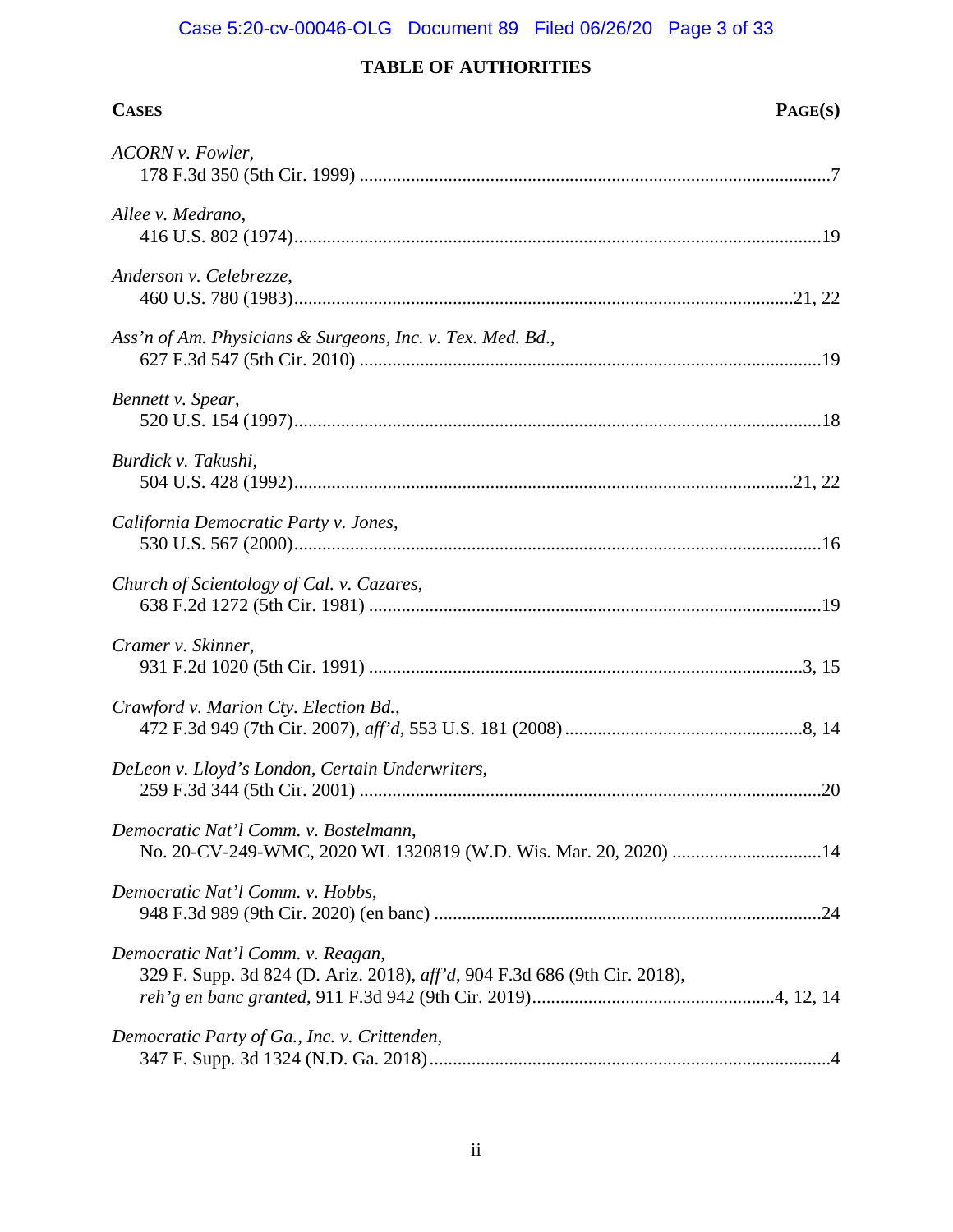# Case 5:20-cv-00046-OLG Document 89 Filed 06/26/20 Page 4 of 33

| <b>CASES</b>                                         | PAGE(S) |
|------------------------------------------------------|---------|
| Fulani v. Krivanek,                                  |         |
| Gill v. Whitford,                                    |         |
| Greater New Orleans Fair Hous. Action Ctr. v. Kelly, |         |
| Green Party of Tenn. v. Hargett,                     |         |
| Harper v. Va. State Bd. of Elections,                |         |
| Havens Realty Corp. v. Coleman,                      |         |
| Hunt v. Wash. State Apple Advert. Comm'n,            |         |
| Jacobson v. Fla Sec'y of State,                      |         |
| Jornaleros de Las Palmas v. City of League City,     |         |
| LaRoque v. Holder,                                   |         |
| Lee v. Va. State Bd. of Elections,                   | .4      |
| Mecinas v. Hobbs,                                    |         |
| Nat'l Council of La Raza v. Cegavske,                |         |
| Northshore Dev., Inc. v. Lee,                        |         |
| Obama for Am. v. Husted,                             |         |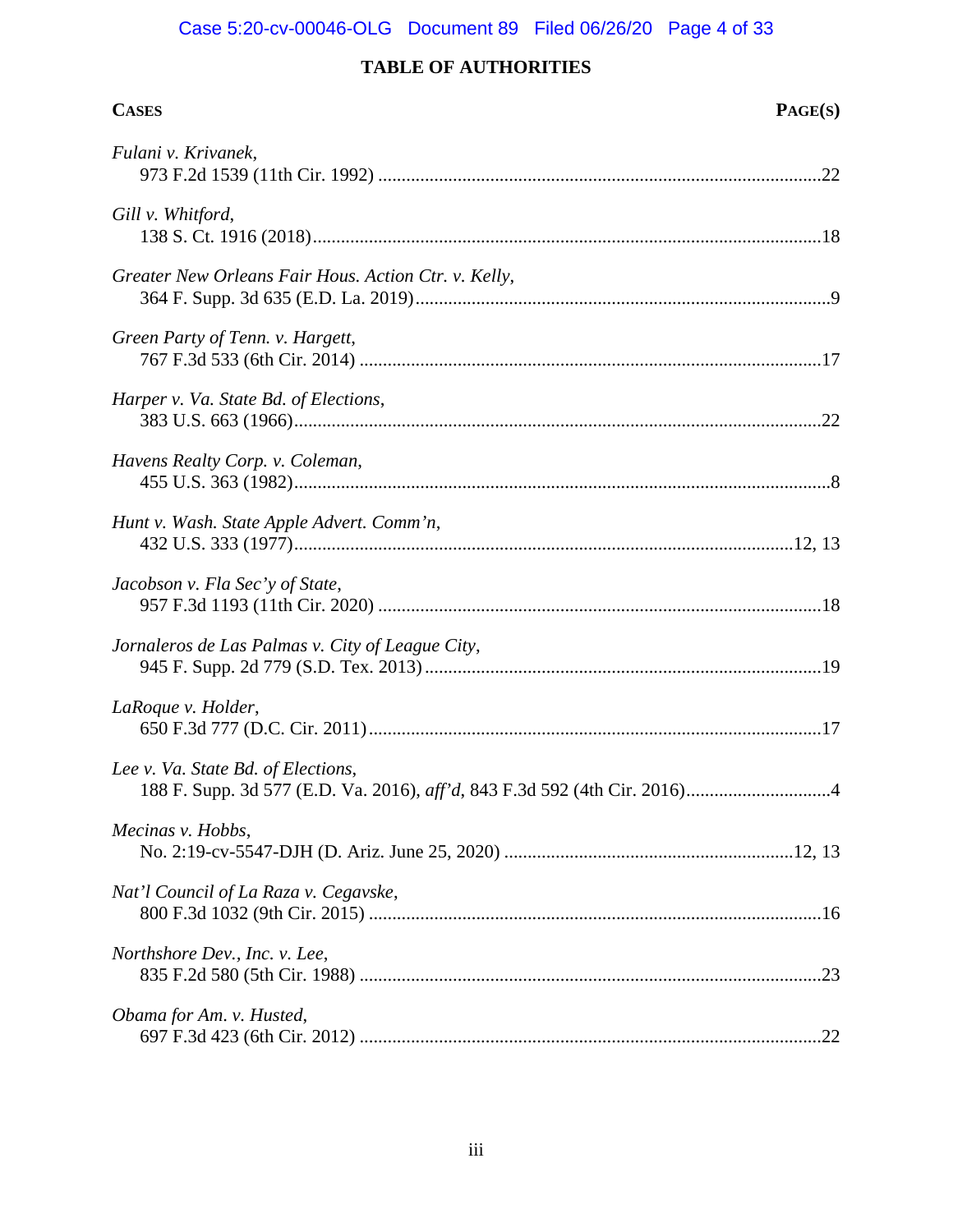# Case 5:20-cv-00046-OLG Document 89 Filed 06/26/20 Page 5 of 33

| <b>CASES</b>                                                                                                      | PAGE(S) |
|-------------------------------------------------------------------------------------------------------------------|---------|
| OCA-Greater Houston v. Texas,<br>No. 1:15-CV-00679-RP, 2016 WL 9651777 (W.D. Tex. Aug. 12, 2016), aff'd,          |         |
| Ohio Org. Collaborative v. Husted,<br>189 F. Supp. 3d 708 (S.D. Ohio 2016), rev'd sub nom. on other grounds, Ohio |         |
| Owen v. Mulligan,                                                                                                 |         |
| Pavek v. Simon,                                                                                                   |         |
| People First of Ala. v. Sec'y of State,                                                                           |         |
| Republican Party of Ark. v. Faulkner Co.,                                                                         |         |
| Rogers v. Corbett,                                                                                                |         |
| Rosen v. Brown,                                                                                                   |         |
| Rumsfeld v. Forum for Acad. & Institutional Rights, Inc.,                                                         |         |
| Sanchez v. R.G.L.,                                                                                                |         |
| Sandusky Cty. Democratic Party v. Blackwell,                                                                      |         |
| Schulz v. Williams,                                                                                               |         |
| Smith v. Boyle,                                                                                                   |         |
| Stringer v. Pablos,                                                                                               |         |
| Stringer v. Whitley,                                                                                              |         |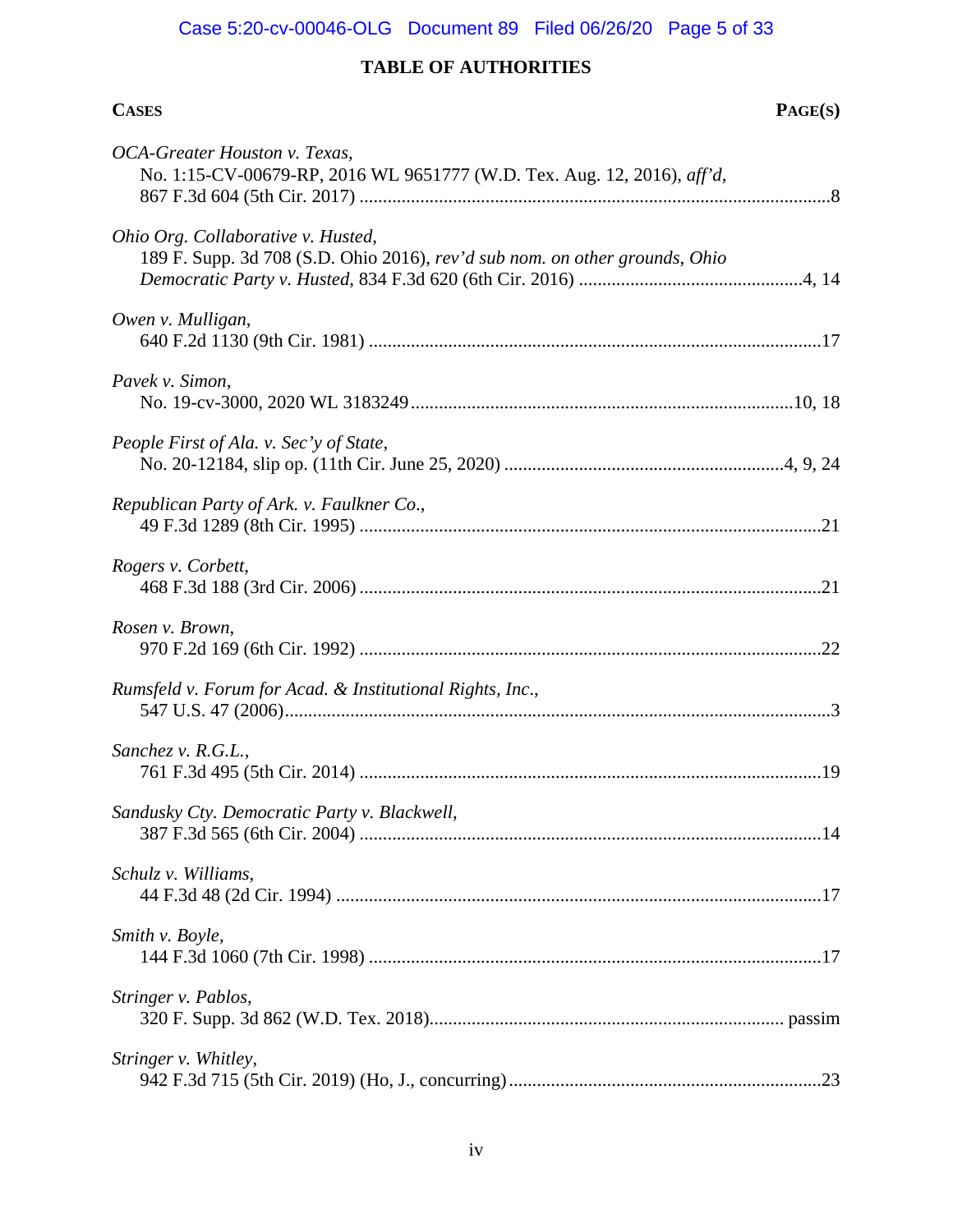# Case 5:20-cv-00046-OLG Document 89 Filed 06/26/20 Page 6 of 33

| <b>CASES</b>                                                        | PAGE(S) |
|---------------------------------------------------------------------|---------|
| Susan B. Anthony List v. Driehaus,                                  |         |
| Tashjian v. Republican Party of Conn.,                              |         |
| Tex. Democratic Party v. Benkiser,                                  |         |
| Texas v. United States,                                             |         |
| The Wis. Assembly Democratic Campaign Comm. v. Gill,                |         |
| United States v. Shanbaum,                                          |         |
| United States v. Students Challenging Regulatory Agency Procedures, |         |
| Zimmerman v. City of Austin, Tex.,                                  |         |
| <b>STATUTES &amp; OTHER AUTHORITIES</b>                             |         |
|                                                                     |         |
|                                                                     |         |
|                                                                     |         |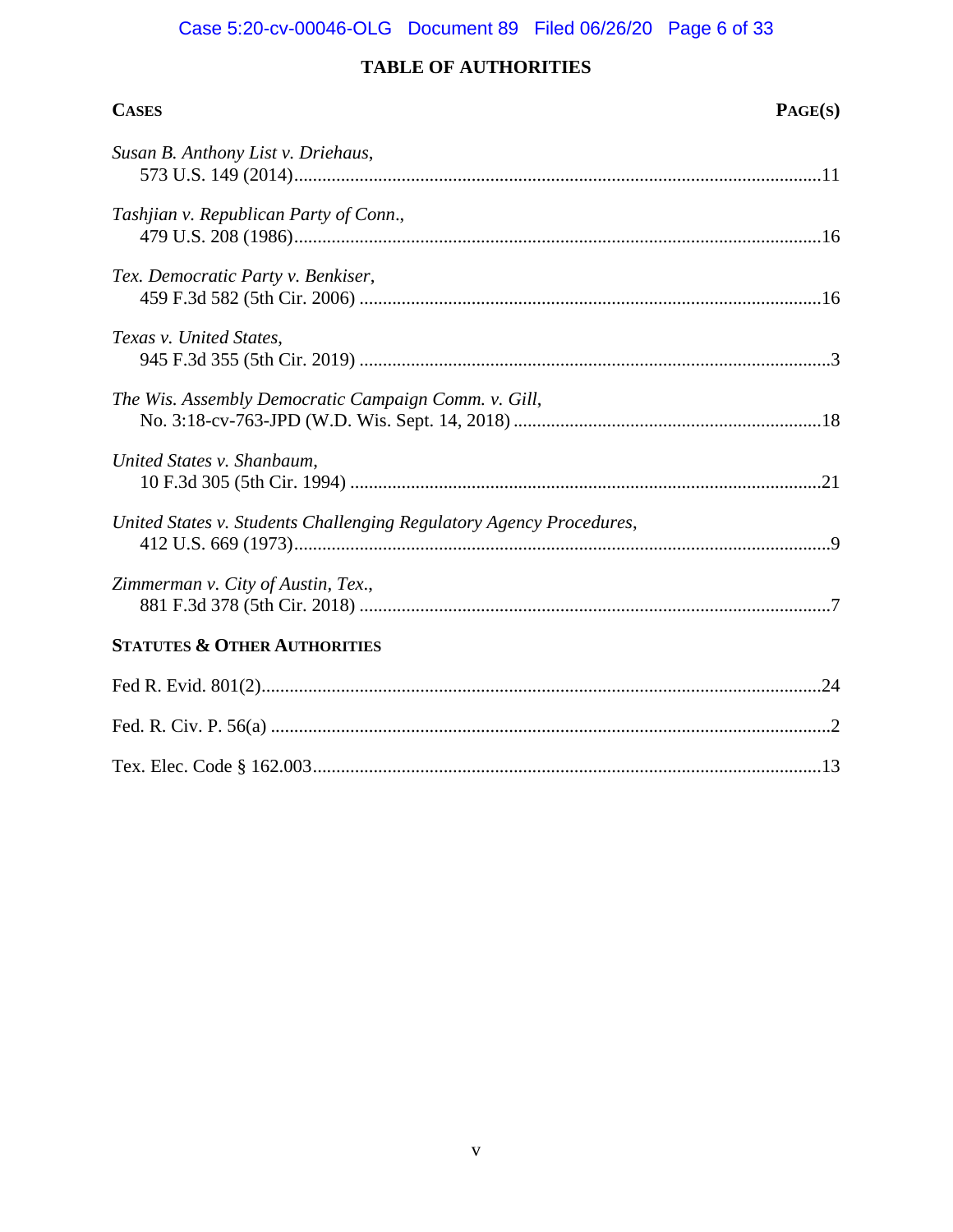#### **INTRODUCTION**

<span id="page-6-0"></span>The Texas Secretary of State (the "Secretary") and Department of Public Safety ("DPS") (collectively, "Defendants"), continue to flout the law by failing to offer voters the opportunity to simultaneously update their voter registration when they update their driver's license information online. By contrast, voters who update driver's license information in person or by mail are offered simultaneous voter registration. In the 2018 election, an untold number of Texas voters were denied the right to vote as a result of Defendants' conduct, including the individual plaintiffs. The Texas Democratic Party ("TDP"), DCCC, and DSCC (collectively, "Intervenors"), intervened in this lawsuit to stop Defendants from disenfranchising more voters in the 2020 elections.

Defendants claim their differential treatment is rooted in Texas law, because they claim the Texas Election Code requires a handwritten signature for voter registration applications, and thus, the use of previously captured electronic signatures for online transactions is prohibited. In fact, however, the Secretary processes thousands of in-person and mail voter registration applications each year using previously captured electronic signatures, and there is no valid reason why online voter registration applications must be treated any differently.

Now forced to answer for their actions a second time, Defendants make several meritless arguments contending that they cannot be mandated by this Court to comply with the law because *neither the five plaintiffs nor the three intervenors* in this lawsuit have standing. *See* ECF No. 78 at 6-14. Under Defendants' unsupported and extreme theory of standing, the individual voters in this lawsuit essentially cannot bring their claims unless they remain unregistered to vote at their new addresses and suffer the ultimate harm of disenfranchisement. And organizations like Intervenors—who divert resources from other activities to counteract the harm caused by Defendants; who represent the interests of and associate with individual voters who have been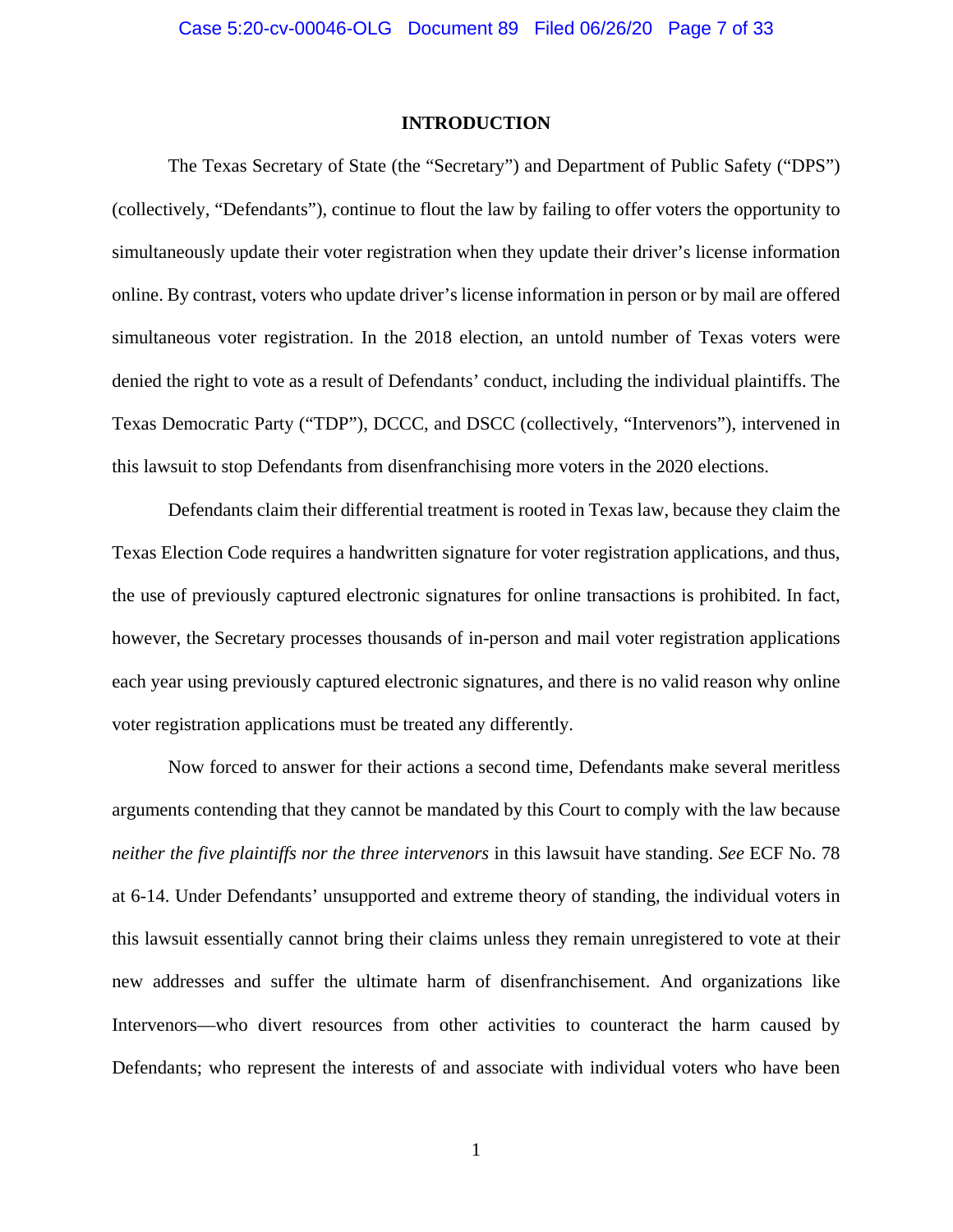## Case 5:20-cv-00046-OLG Document 89 Filed 06/26/20 Page 8 of 33

disenfranchised as a result of Defendants' conduct; and who suffer harm to their candidates' electoral prospects because Defendants' conduct causes the disenfranchisement of their voter members who would vote for Democratic candidates at the polls but for Defendants' conduct lack standing because they already engage in voter registration activities and generally target their efforts at registering Democratic voters. Finally, according to Defendants, even if Intervenors did have standing, the harm suffered by Intervenors could not be attributed to Defendants, because the disenfranchisement of Intervenors' voters is actually the voters' fault. *Id.* at 11.

Fortunately, the wheels of justice do not operate this way. As discussed herein and in previous briefing, the record reflects that Intervenors have standing on numerous independent bases. Moreover, Defendants' conduct—which this Court previously found violates equal protection—is admittedly unchanged. Defendants offer no new reasons why this Court should suddenly reverse course and find their conduct constitutional. This Court should deny Defendants' Cross Motion for Summary Judgment and grant Intervenors' Motion for Summary Judgment.

#### <span id="page-7-3"></span><span id="page-7-2"></span>**ARGUMENT**

## <span id="page-7-1"></span><span id="page-7-0"></span>**I. Standard of Review**

The record is replete with evidence demonstrating Intervenors' standing and entitling them to summary judgment. As noted below, *infra* Sections III and IV, Defendants do not dispute that the facts are unchanged from this Court's decision in *Stringer v. Pablos*, 320 F. Supp. 3d 862 (W.D. Tex. 2018) ("*Stringer I*"), so it is unclear how there can be a *dispute* of material fact related to their violation of the Equal Protection Clause. *See* Fed. R. Civ. P. 56(a) (stating summary judgment is appropriate if "the movant shows that there is no genuine dispute as to any material fact and the movant is entitled to judgment as a matter of law"). As to standing, Intervenors have previously demonstrated that they have standing to pursue this action, but in response to Defendants' newest attempt in their motion for summary judgment to draw Intervenors' standing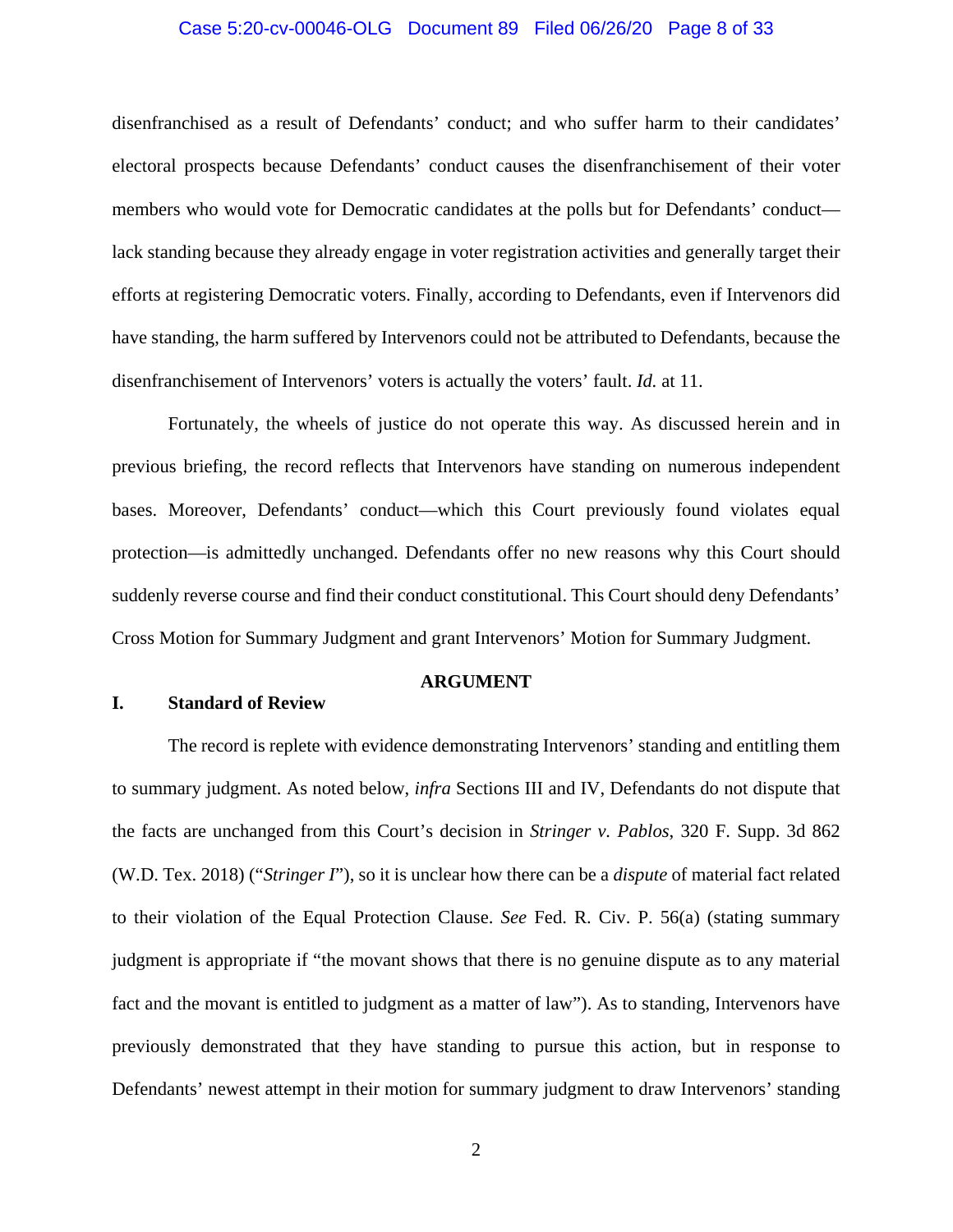## <span id="page-8-2"></span>Case 5:20-cv-00046-OLG Document 89 Filed 06/26/20 Page 9 of 33

into question, Intervenors supplement the already extensive record in this regard with additional affidavits to provide further support for their standing. *See Cramer v. Skinner*, 931 F.2d 1020, 1025 (5th Cir. 1991) ("When the defendant moves for summary judgment because of lack of standing, however, the plaintiff must submit affidavits and comparable evidence that indicate that a genuine issue of fact exists on the standing issue."). It is, of course, axiomatic that "one party with standing is sufficient to satisfy Article III's case-or-controversy requirement." *See Rumsfeld v. Forum for Acad. & Institutional Rights, Inc*., 547 U.S. 47, 52 n.2 (2006); *Texas v. United States*, 945 F.3d 355, 377–78 (5th Cir. 2019) (internal quotation and citation omitted).

<span id="page-8-5"></span><span id="page-8-4"></span>As set forth in their Motion for Summary Judgment, each Intervenor possesses standing based on three separate and distinct types of injury-in-fact, including (1) diversion of organizational resources to counteract Defendants' conduct; (2) harm (often in the form of total disenfranchisement) to the individual voters each organization represents; and (3) harm to the electoral prospects of Intervenors' candidates. *See* ECF No. 77 at 7-14. Throughout their briefing, Defendants blatantly mischaracterize and misrepresent the record, and assert supposed deficiencies about Intervenors' evidence that have no legal bearing on their standing. Intervenors summarize the legal arguments and evidence that demonstrates their standing below.

### <span id="page-8-1"></span><span id="page-8-0"></span>**II. Intervenors have standing.**

## **A. Intervenors must divert resources to counteract Defendants' conduct.**

<span id="page-8-3"></span>Defendants argue that because Intervenors' voter registration activities are often targeted at Democratic voters, they lack standing. Respectfully, this argument is nonsensical, and it contradicts the reality that courts across the country have held that political parties suffer organizational harm when they divert resources to counteract a state's unlawful voting practices. *See, e.g.*, *Democratic Nat'l Comm. v. Reagan*, 329 F. Supp. 3d 824, 841 (D. Ariz. 2018), *aff'd*,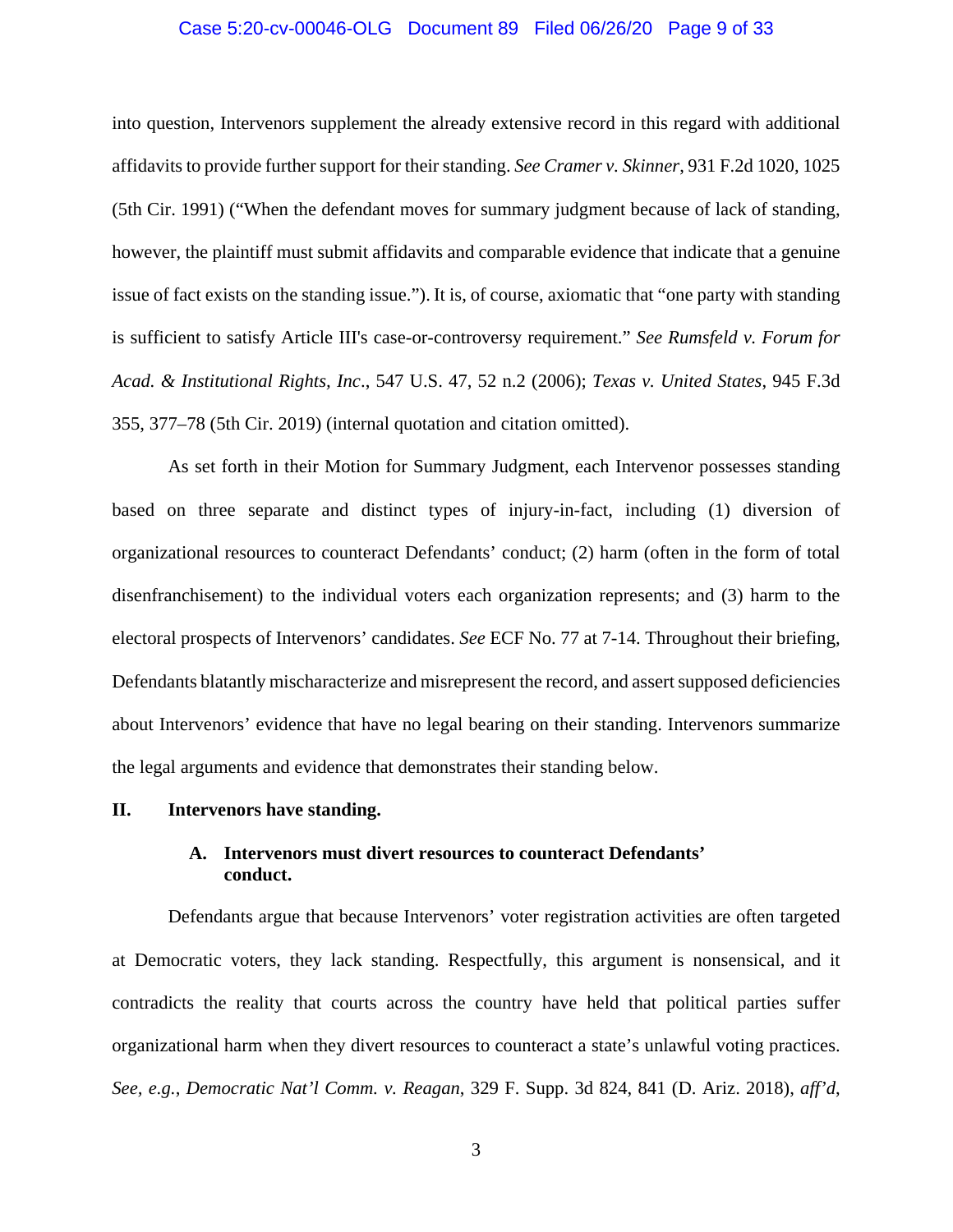### <span id="page-9-1"></span>Case 5:20-cv-00046-OLG Document 89 Filed 06/26/20 Page 10 of 33

<span id="page-9-0"></span>904 F.3d 686 (9th Cir. 2018), *reh'g en banc granted*, 911 F.3d 942 (9th Cir. 2019) (finding plaintiffs DNC, DSCC, and Arizona Democratic Party have direct organizational standing to challenge certain election laws because those laws will require them "to retool their GOTV strategies and divert more resources to ensure that low-efficacy voters are returning their early mail ballots . . . [and] to educate their voters" on those laws); *Lee v. Va. State Bd. of Elections*, 188 F. Supp. 3d 577, 584 (E.D. Va. 2016), *aff'd*, 843 F.3d 592 (4th Cir. 2016) (finding Democratic Party of Virginia "has shown sufficient injury primarily in the form of diversion of time, talent, and resources to educate their voters and implement the requirements of the Virginia voter identification law"); *Democratic Party of Ga., Inc. v. Crittenden*, 347 F. Supp. 3d 1324, 1337 (N.D. Ga. 2018) (holding Democratic Party of Georgia's "diversion of resources from preparation for the upcoming runoff elections to assisting individuals impacted by the handling of absentee and provisional ballots is all the injury needed to meet the injury-in-fact requirement"); *Ohio Org. Collaborative v. Husted*, 189 F. Supp. 3d 708, 726 (S.D. Ohio 2016), *rev'd sub nom. on other grounds*, *Ohio Democratic Party v. Husted*, 834 F.3d 620 (6th Cir. 2016) (holding Ohio Democratic Party had shown injury-in-fact because "the challenged provisions will force [it] to divert resources from ensuring their members and constituents vote to counteracting the negative effects of the challenged provisions."). The fact that Democratic political party committees focus primarily on registering Democratic voters should surprise no one. But Democratic voters are not immune to the State's unconstitutional conduct. And activities undertaken by Intervenors to register Democrats and to counteract Defendants' conduct are not mutually exclusive.

<span id="page-9-3"></span><span id="page-9-2"></span>Intervenors have diverted resources to counteract Defendants' conduct in a multitude of ways. *See* ECF No. 77 at 7-12. *First*, Intervenors seek to register voters who have recently moved to Texas or moved between counties in Texas, because Intervenors know that those voters are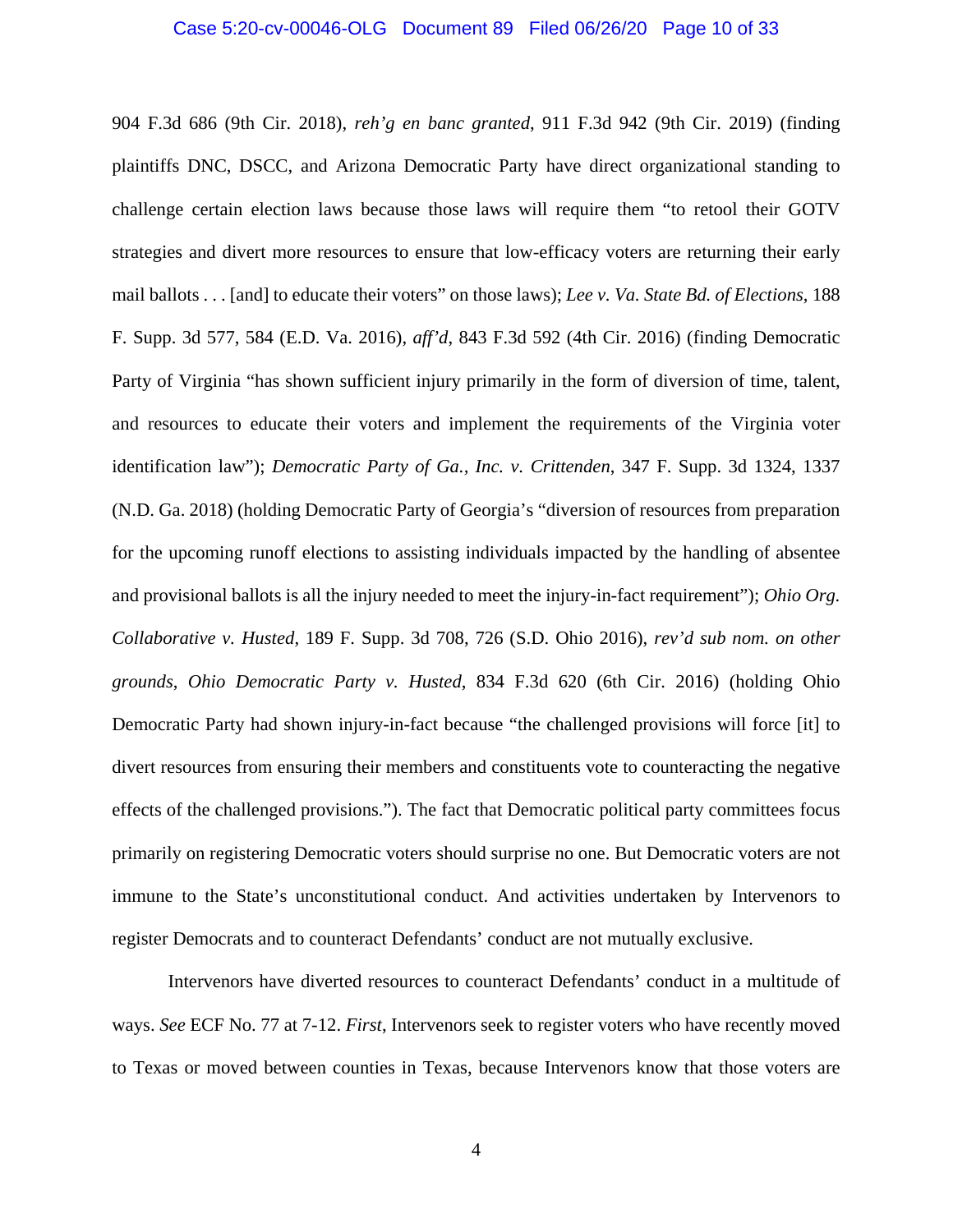## Case 5:20-cv-00046-OLG Document 89 Filed 06/26/20 Page 11 of 33

unlikely to be registered at their current address and may mistakenly think they were registered to vote as a result of updating their driver's license address online. *See, e.g.*, June 26, 2020 Decl. of Glen Maxey ("Maxey Decl.")  $\P\P$  6-8; Decl. of Jacqui Newman ("Newman Decl.")  $\P\P$  4-6; Decl. of Alicia Sisneros ("Sisneros Decl.") ¶¶ 3-5. The TDP, for example, is engaged in a massive voter registration program in urban areas across Texas targeting voters who have recently moved by seeking to register every voter who lives in an apartment complex. Maxey Decl. ¶ 7. As part of this effort TDP placed voter registration applications and instructions on the doors of 65,000 apartments in Travis County in January 2020. *Id.* ¶ 8. In another example, DCCC has targeted many of its voter registration activities at registering college students, an important DCCC constituency. Newman Decl. ¶¶ 6, 10. DCCC recognizes that college students, especially those new to a college campus, may mistakenly think they are registered to vote as a result of updating their driver's license address online, and DCCC undertakes efforts to register these voters.

*Second*, Intervenors are forced to spend time, staffing, and financial resources educating voters that engaging in an online driver's license transaction does not simultaneously update voter registration. For example, TDP's deputy registrars spend time and effort explaining to voters how online driver's license transactions interact with voter registration. Maxey Decl. ¶ 9. DCCC's consultant, Sisneros Strategies, hired by DCCC in November  $2019<sup>1</sup>$  $2019<sup>1</sup>$  $2019<sup>1</sup>$  expended resources to specifically train its deputy registrars to inform voters that online DPS transactions do not update a voter's registration. Sisneros Decl. ¶ 7; *see also* ECF 73-2 at 94 (DCCC representative stating Defendants' conduct leads DCCC "to have to spend more money on voter registration and more

 $\overline{a}$ 

<span id="page-10-0"></span><sup>&</sup>lt;sup>1</sup> Defendants' assertion that this contract became effective after the commencement of this lawsuit, ECF No. 11 at 11, is both incorrect and legally irrelevant. Indeed, DCCC made its first payment to Sisneros Strategies on November 21, 2019 in the amount of \$146,900.00. *See* Newman Decl. Attachment A.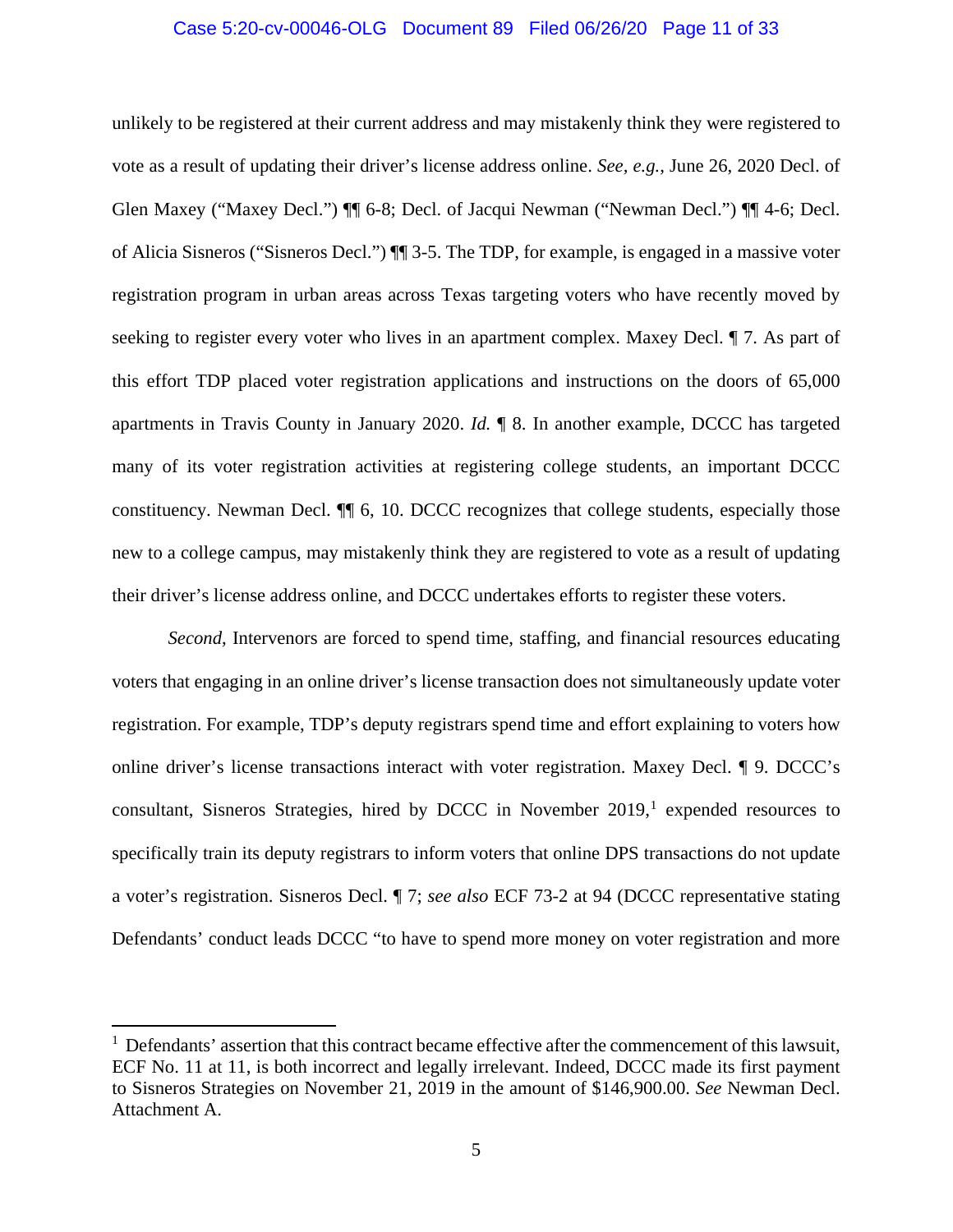## Case 5:20-cv-00046-OLG Document 89 Filed 06/26/20 Page 12 of 33

time making sure we are educating voters" on this issue). Similarly, when voters inform TDP that they registered to vote through a transaction with DPS, TDP deputy registrars are trained to encourage them to register (presumably a second time) with TDP because of the significant risk that voters mistakenly believe they are registered to vote as a result of an online DPS transaction. Maxey Decl. **[9.** This is not speculation, as Defendants argue; it is fact supported by evidence.

*Third*, TDP expends resources to maintain a voter protection hotline that assists voters with issues related to voter registration caused by Defendants' unconstitutional conduct. Glen Maxey, Primary Director of TDP, has testified that TDP's voter protection hotline staff and volunteers have assisted voters with issues and questions related to Defendants' failure to provide simultaneous voter registration for online DPS transactions in previous election cycles. App. 47[2](#page-11-0):23-473:15.<sup>2</sup> For example, in 2018, TDP provided assistance through the voter protection hotline to Jada Thompson, a 23-year old Democratic voter who was disenfranchised by Defendants' conduct while she was in college. Decl. of Jada Thompson ("Thompson Decl.")  $\P$  4, 8. As detailed in her declaration, Ms. Thompson called TDP's hotline in October 2018, after she realized that she was not registered to vote as a result of changing her driver's license address online. *Id.* ¶ 8. Ms. Thompson was forced to vote a provisional ballot that was ultimately not counted in the 2018 election because she was not registered at her new address. *Id.* ¶¶ 9-10. DSCC and DCCC transfer funds to TDP to support its voter registration programs, including TDP's voter protection hotline, and other efforts that counteract Defendants' conduct. Newman Decl. ¶¶ 12-15; June 26, 2020 Declaration of Sara Schaumburg ("Schaumburg Decl.") ¶¶ 4-5.

Defendants are wrong to assert that Intervenors would engage in these activities regardless

 $\overline{\phantom{a}}$ 

<span id="page-11-0"></span> $2$  Citations to "App." or "Appendix" refer to the Appendix in Support of TDP, DSCC, and DCCC's Motion for Summary Judgment, ECF No. 77-1.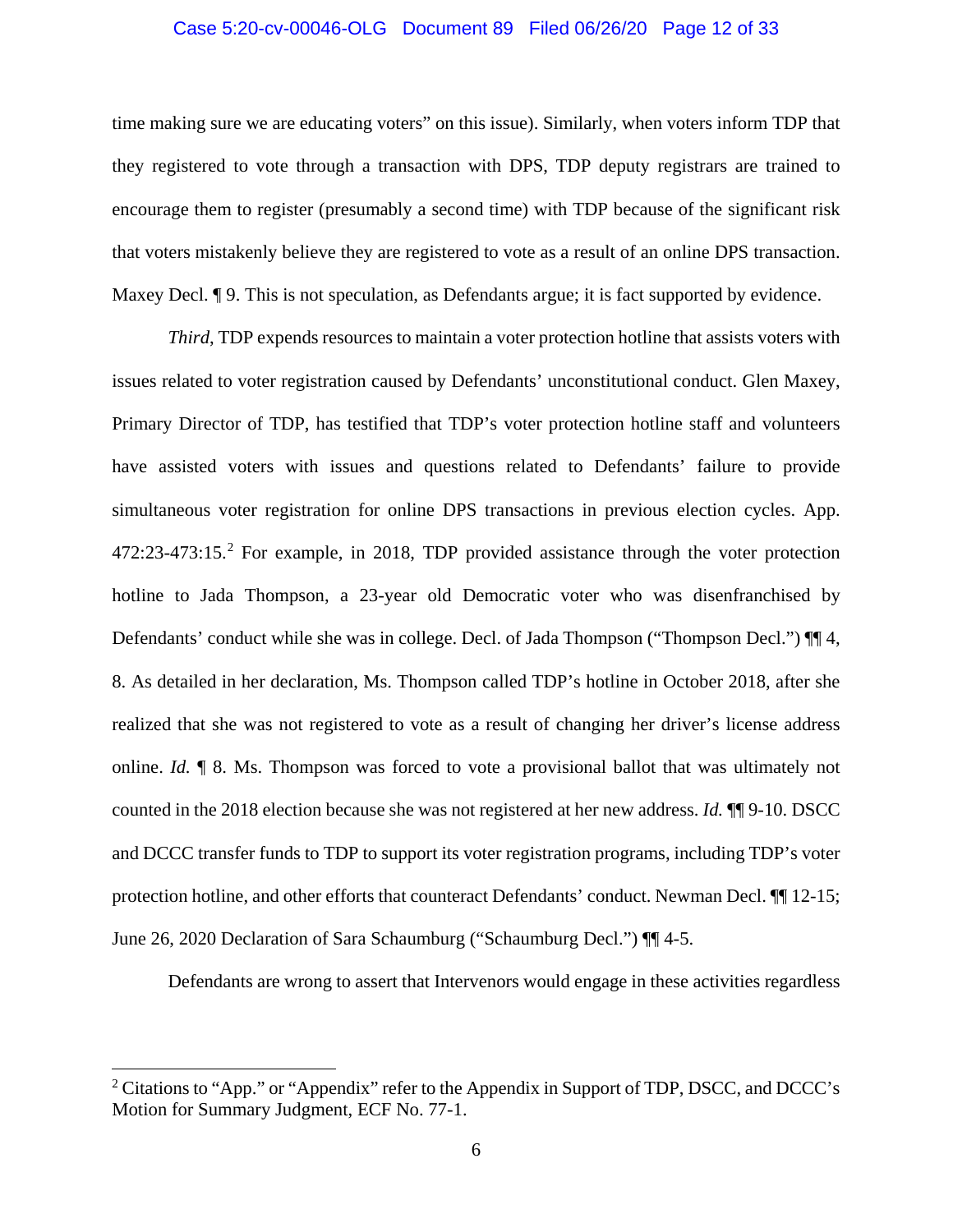## <span id="page-12-0"></span>Case 5:20-cv-00046-OLG Document 89 Filed 06/26/20 Page 13 of 33

of Defendants' conduct. Certainly, as political parties, Intervenors would still seek to register voters. But if Defendants followed the Constitution and provided simultaneous voter registration applications to online DPS customers during driver's license transactions, Intervenors would not need to expend additional resources educating voters about this issue or registering voters who should have already been properly registered. *See ACORN v. Fowler*, 178 F.3d 350, 361 (5th Cir. 1999) ("A portion of the resources ACORN has spent and currently spends on voter registration drives counteracts Louisiana's alleged failure to implement the Act. It is these wasted resources, which ACORN could have put to use registering voters that the NVRA, even properly implemented, would not have reached (or which ACORN could have put toward any other use it wished), that provided ACORN with standing. . . ."). Intervenors could focus their efforts on registering other unregistered voters, as opposed to revisiting voters who they would not have to educate and assist in re-registering but for Defendants' conduct. They could also spend their resources assisting voters with issues unrelated to Defendants' refusal to comply with the law.

<span id="page-12-1"></span>Defendants' argument that Intervenors would engage in voter registration activities regardless of Intervenors' conduct means that they lack standing, ECF No. 78 at 10, also ignores that Intervenors are spending more money than ever before on voter registration and get-out-thevote ("GOTV") efforts in Texas, specifically in order to counteract the difficulties imposed by Defendants' failure to automatically register individuals who update their driver's license information online. *See* ECF Nos. 71-2, 71-3, 71-4; *see also Zimmerman v. City of Austin, Tex*., 881 F.3d 378, 390 (5th Cir. 2018) (finding change in a plaintiff's "campaign plans or strategies in response to an allegedly injurious law" can itself confer an injury-in-fact so long as the change is "in response to a reasonably certain injury imposed by the challenged law"). Taken to its logical conclusion, Defendants' argument is that any organization that has previously engaged in or is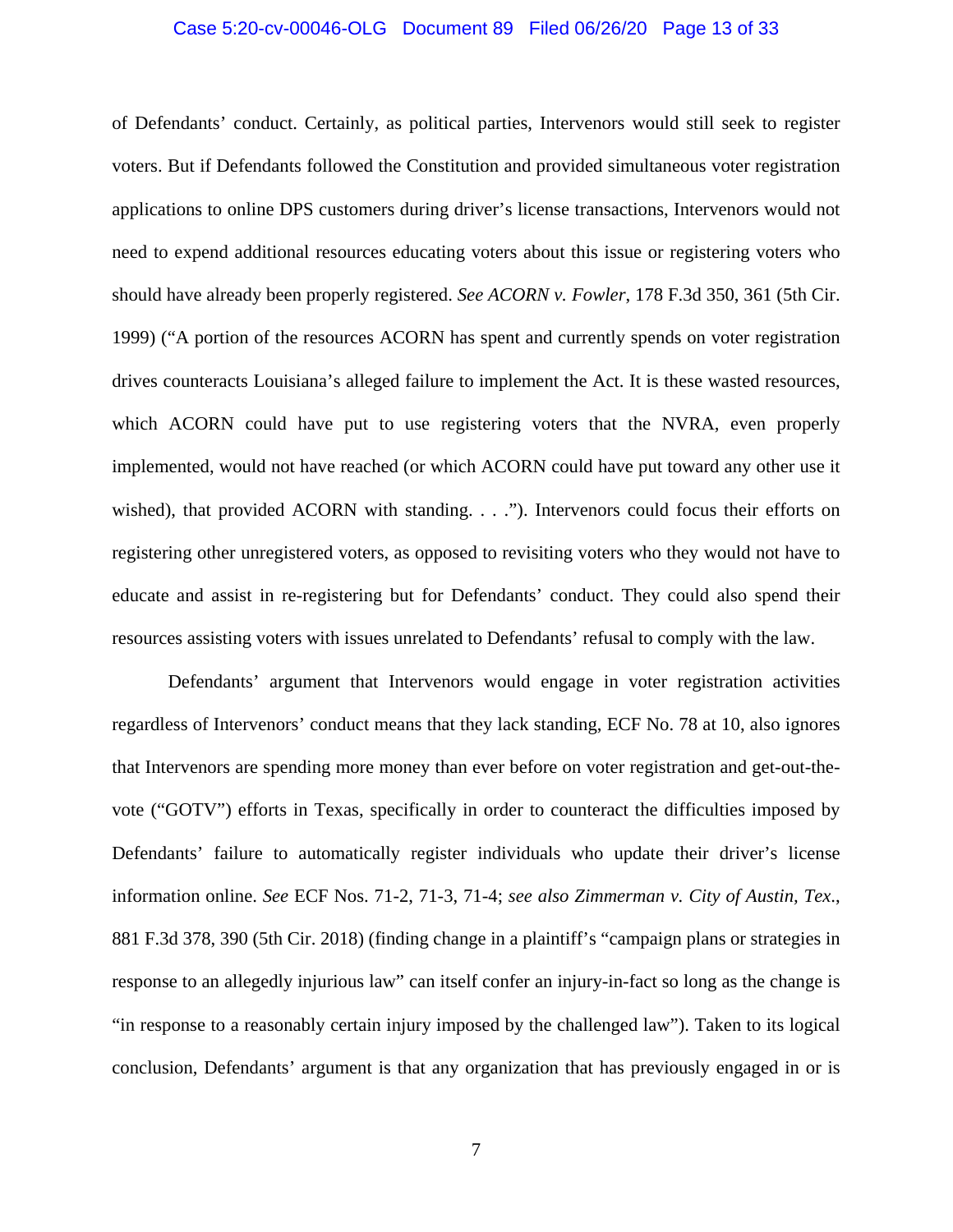## Case 5:20-cv-00046-OLG Document 89 Filed 06/26/20 Page 14 of 33

already engaged in voter registration activities does not have standing to challenge Defendants' illegal practices. That is not the law. Organizations like Intervenors that are engaged in voter registration and GOTV activities despite the burdens imposed by Defendants' illegal conduct are *precisely* the types of organizations that have standing to challenge Defendants' illegal conduct, because Defendants' refusal to comply with the law makes it more difficult and costly for Intervenors to achieve their goals and missions and causes them to shift resources around. *See*, *e.g.*, *Havens Realty Corp. v. Coleman*, 455 U.S. 363, 379 (1982) (finding organizational plaintiff already engaged in efforts to provide equal access to housing through counseling and other referral services suffered an injury-in-fact because the defendant's racial steering practices made it more difficult for the organization to do its work and achieve its mission).

## <span id="page-13-3"></span><span id="page-13-2"></span><span id="page-13-1"></span>**B. The harm to Intervenors measures more than an "identifiable trifle."**

<span id="page-13-0"></span>Defendants erroneously argue that Intervenors lack standing because they have not pointed to specific, quantifiable resources they have invested or diverted due to Defendants' unconstitutional conduct. ECF No. 78 at 10-11. Beyond the fact that, as described below, this assertion is simply false, the level of quantifiable specificity which Defendants demand finds no support in case law, because a diversion of resources need not be quantified at all to meet Article III's requirements. *See OCA-Greater Houston v. Texas,* No. 1:15-CV-00679-RP, 2016 WL 9651777, at \*7 (W.D. Tex. Aug. 12, 2016) ("Article III injury need not be quantified by a dollar figure . . . ." and "it need not measure more than an 'identifiable trifle'"), *aff'd*, 867 F.3d 604 (5th Cir. 2017) (citation omitted); *see also Crawford v. Marion Cty. Election Bd.*, 472 F.3d 949, 951 (7th Cir. 2007), *aff'd*, 553 U.S. 181 (2008) ("The fact that the added cost has not been estimated and may be slight does not affect standing, which requires only a minimal showing of injury."). In fact, the resources dedicated to counteracting Defendants' conduct need not be significant to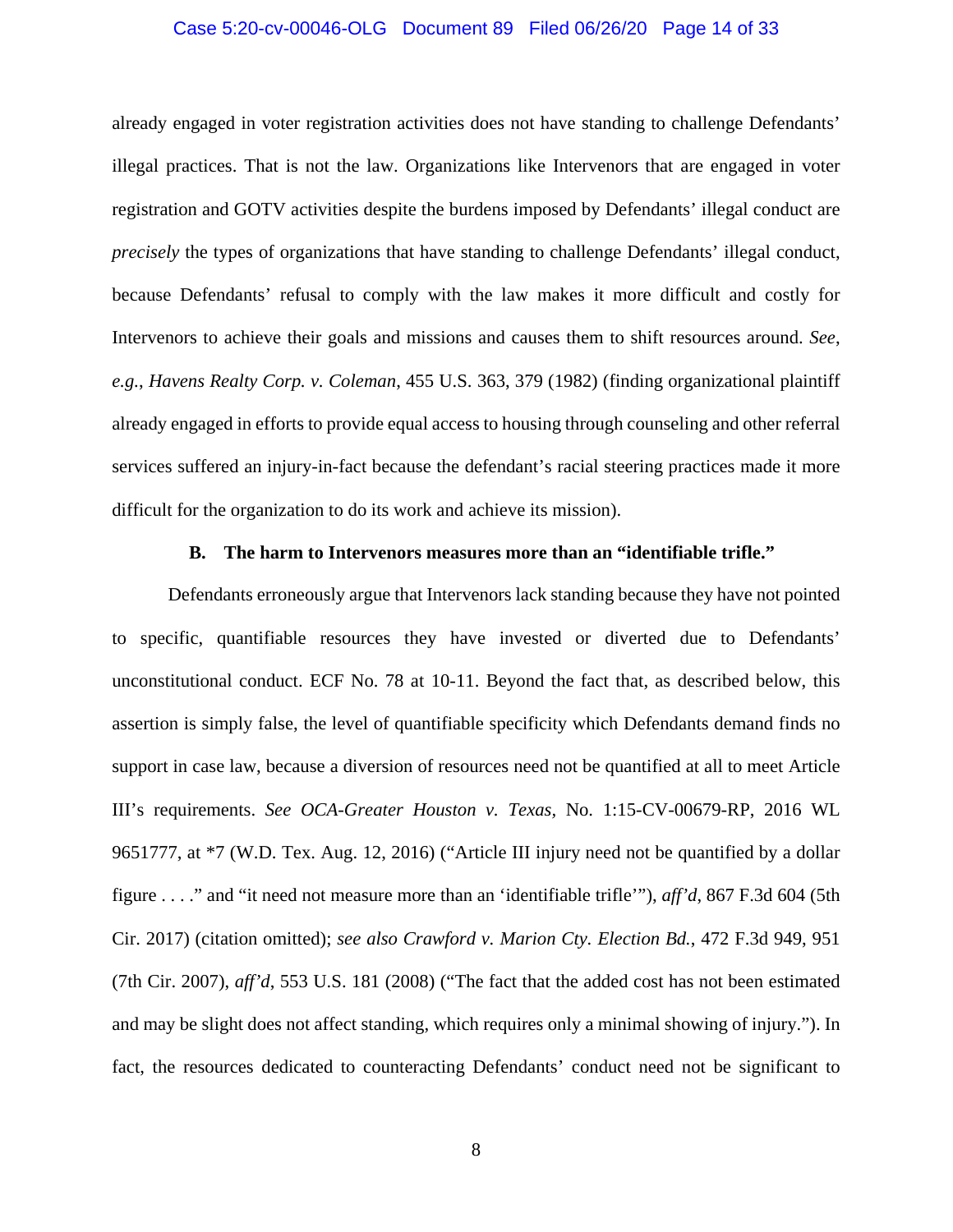## <span id="page-14-2"></span>Case 5:20-cv-00046-OLG Document 89 Filed 06/26/20 Page 15 of 33

provide Intervenors with Article III standing. *See United States v. Students Challenging Regulatory Agency Procedures* (SCRAP), 412 U.S. 669, 689 n.14 (1973) ("We have allowed important interests to be vindicated by plaintiffs with no more at stake in the outcome of an action than a fraction of a vote, a \$5 fine and costs, and a \$1.50 poll tax.") (citations omitted). Intervenors are not required to identify a specific line item attributable to countering Defendants' conduct.

<span id="page-14-1"></span>In any event, Intervenors have proven a far more significant diversion of resources due to Defendants' unconstitutional conduct than is necessary to clear this modest hurdle. Intervenors extensively laid out the various resource allocation decisions Defendants' unconstitutional conduct has forced upon them in their Motion for Summary Judgment, ECF No. 77 at 7-12, and will not restate the multitude of evidence here, but a few points bear reiterating given Defendants' unsupported assertions. *First*, Intervenors have in many cases been able to quantify how much they are spending on voter registration to register more voters to compensate for the voters who will inevitably be disenfranchised as a result of Defendants' unconstitutional practices. For example, DCCC spent nearly \$400,000 to compensate a consultant that both directly registered voters in Texas Congressional District 23, and trained DCCC staff on how to register voters in Texas, accounting for Defendants' unconstitutional practices as part of their general practice. *See also* ECF No. 85 at 80:4-6 ("The DCCC has spent directly in Texas over \$1.1 million, and I believe over \$550,000 of that is directly related to voter registration in Texas").

<span id="page-14-0"></span>*Second*, Defendants' myopic focus on funds is misplaced, as funds spent are not the only resource Intervenors have diverted due to Defendants' unconstitutional conduct, nor are they the only resource whose draining can satisfy Article III standing. *See, e.g.*, *Greater New Orleans Fair Hous. Action Ctr. v. Kelly*, 364 F. Supp. 3d 635, 646 (E.D. La. 2019) (finding drain on staff time sufficient for Article III standing). As discussed in Section II.A, Intervenors have diverted staff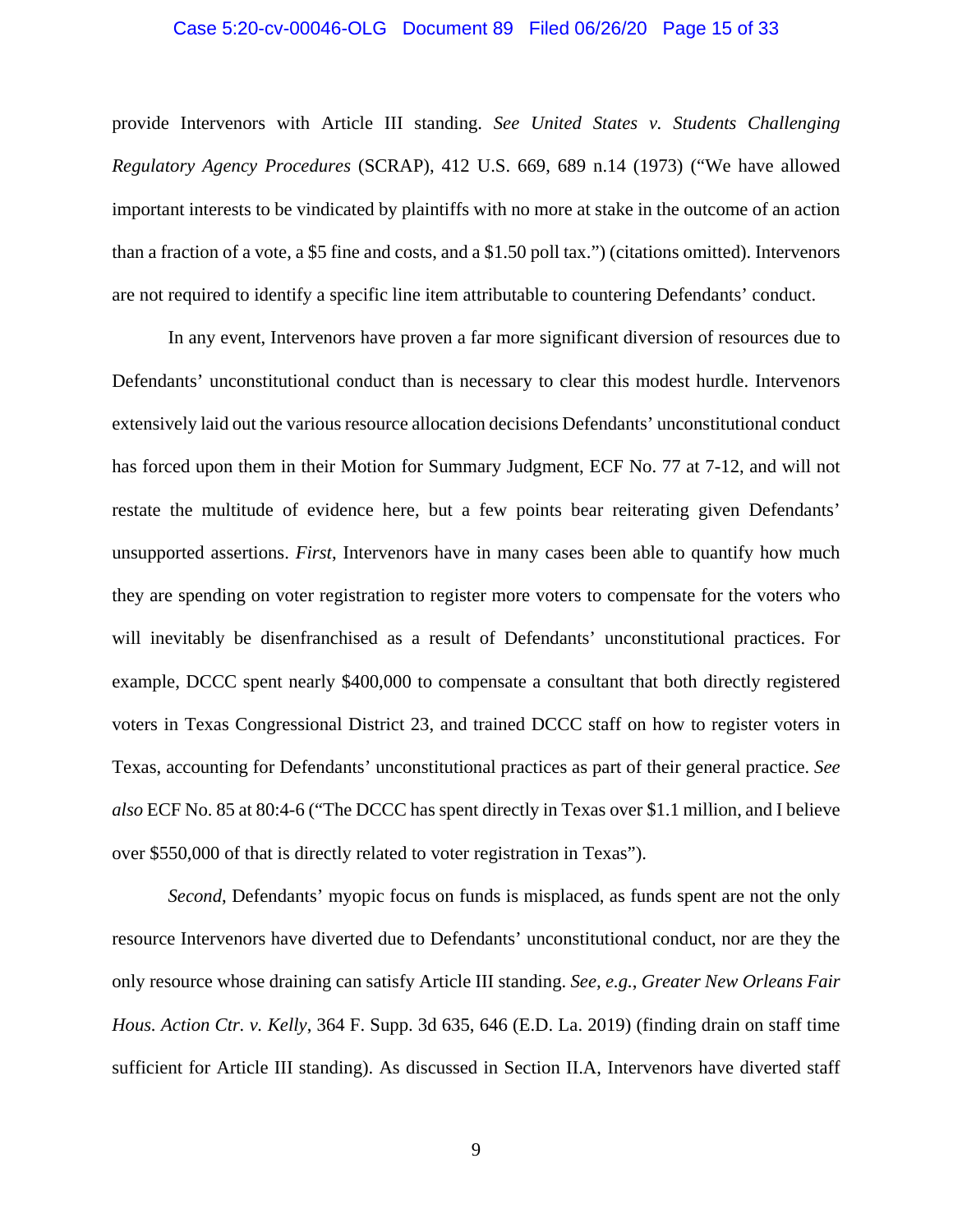## Case 5:20-cv-00046-OLG Document 89 Filed 06/26/20 Page 16 of 33

and volunteer time combating Defendants' illegal practices through their voter registration activities. These efforts include, among others, the time TDP volunteers and staff have diverted to explaining and helping voters address this issue on the voter protection hotline, Maxey Decl. ¶¶ 10-13, as well as the additional staff time DCCC must spend on voter registration to educate voters and counteract Defendants' ongoing unconstitutional conduct. Newman Decl. ¶ 14. Indeed, some of the money DCCC has transferred to TDP thus far this election cycle has been used for the express purpose of hiring two staff members dedicated solely to assisting with voter registration efforts. ECF No. 85 at 83:10-13. If Defendants complied with the law, TDP could spend less time on voter registration, and those staffers could focus their efforts elsewhere. *See* ECF No. 78-1 at 47:11-13.

<span id="page-15-0"></span>*Finally*, Defendants state that Intervenors have not changed their resource allocation decisions due to Defendants' conduct, ECF No. 78 at 10, but that is entirely inconsistent with the evidence in the record. *See*, *e.g.*, ECF No. 78-1 at 47:10-13 (TDP stating "[w]e wouldn't be doing all that activity, expending that money, expending that staff time if we had more accessible voter registration in Texas."); *id.* at 82:7-9 ("And most of this we wouldn't have to do if people could update their registration when people got their driver's license updated."). Defendants' conduct forces DSCC and DCCC to divert more of their financial resources within Texas to voter registration than they would have to otherwise—taking away those resources from other important efforts to support Democrats within the state. And, as national organizations with limited resources, any additional funds the DCCC and DSCC must allocate to Texas for voter registration must, of necessity, be diverted from their potential uses other states. *See* App. 364 ¶ 11; *see also Pavek v. Simon*, No. 19-cv-3000, 2020 WL 3183249, at \*11 (finding DCCC and DSCC established standing based on diversion of resources in case challenging ballot order statute that favored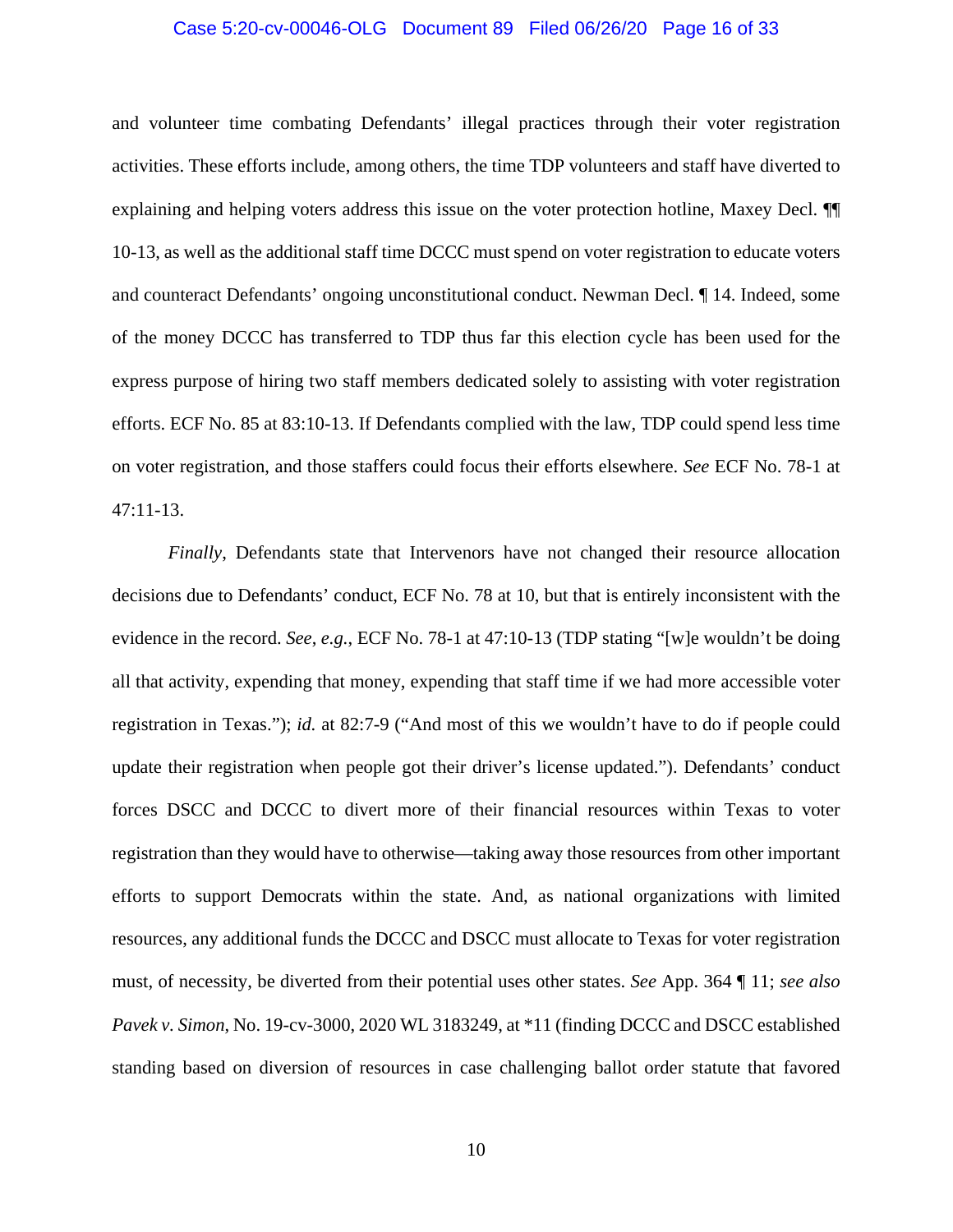### Case 5:20-cv-00046-OLG Document 89 Filed 06/26/20 Page 17 of 33

candidates in rival political parties, requiring plaintiffs "to divert resources into Minnesota that would normally be spent in other states around the country").

## **C. Intervenors engaged in voter registration activities prior to intervening in this lawsuit.**

<span id="page-16-0"></span>Defendants' assertion that any voter registration activities on which Intervenors expend resources post-date this lawsuit, *See* ECF No. 78 at 11, is a gross distortion of the evidence. Both DSCC and DCCC provided resources to the TDP which went towards voter registration efforts prior to the commencement of this lawsuit. *See* Schaumburg Decl. ¶¶ 4-5; Newman Decl. ¶¶ 4, 12- 15. DCCC itself separately initiated a nearly \$400,000 contract for voter registration efforts in Texas (and began expending funds under the contract) prior to the commencement of this lawsuit, Newman Decl. ¶ 5, and TDP has been engaging in voter registration efforts and been forced to divert financial and personnel resources due to Defendants' continued unconstitutional conduct for years. Maxey Decl. ¶¶ 3-4.

<span id="page-16-2"></span>In addition to having no basis in fact, Defendants' argument is also legally irrelevant, as injury following the commencement of the lawsuit alone—indeed, even only a threatened injury is sufficient to provide standing. *See Susan B. Anthony List v. Driehaus*, 573 U.S. 149, 158 (2014) (holding "future" pecuniary injury suffices for standing so long as there is a "substantial risk that the harm will occur"). Intervenors easily satisfy this standard. For example, DSCC has articulated that its budget for the 2020 elections is constantly in flux, and it anticipates spending "significantly more in Texas than what we've seen already, easily into the millions," and part of this spending will be to help combat "several obstacles that Texas has put in place to turning out voters, including the failure to allow for simultaneous online registration." ECF No. 86 at 36:2-7.

## **D. Defendants' conduct injures Intervenors' members.**

<span id="page-16-1"></span>The evidence demonstrates that Intervenors also have associational standing based on the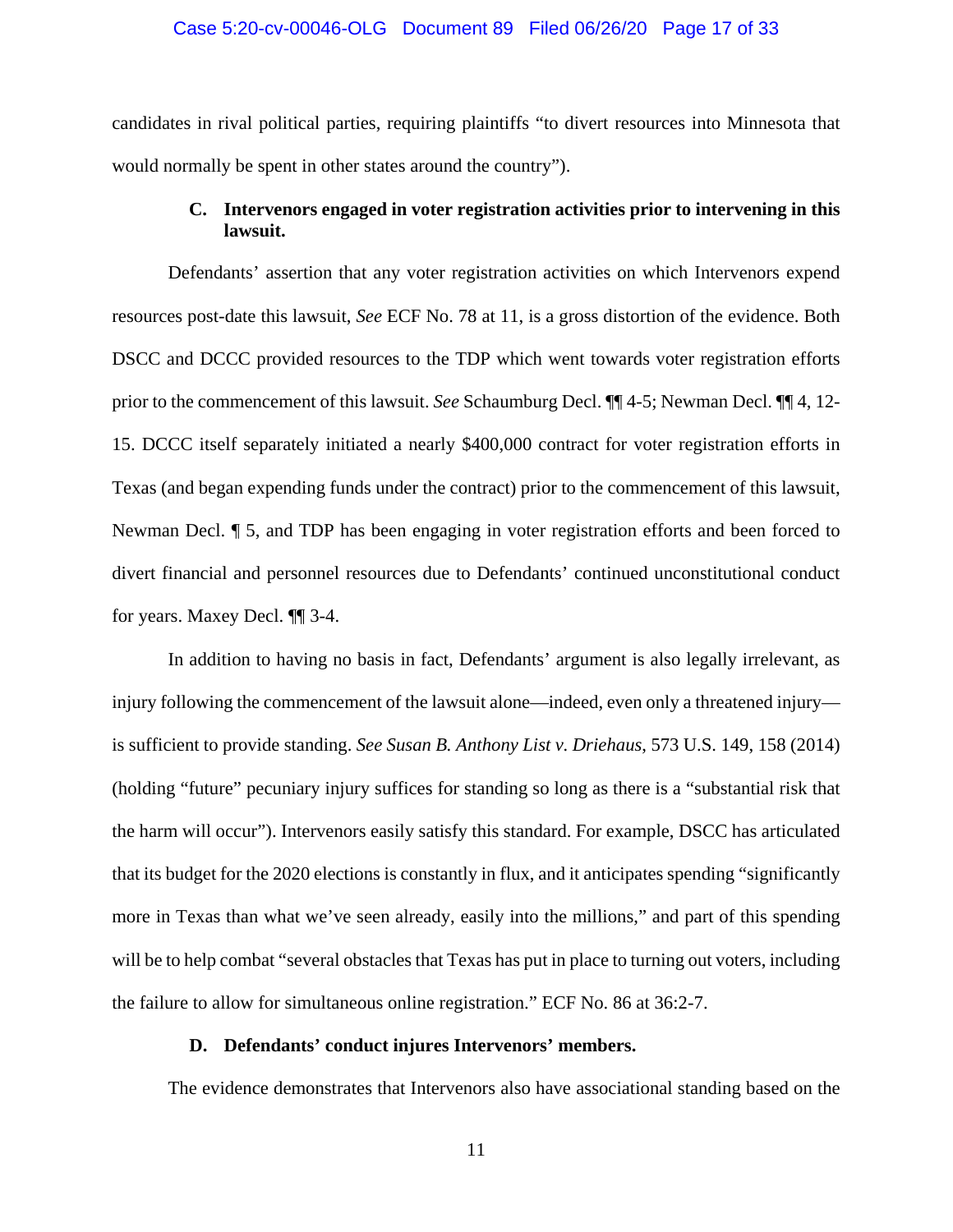## Case 5:20-cv-00046-OLG Document 89 Filed 06/26/20 Page 18 of 33

harm Defendants' conduct causes to their members and constituents—Democratic voters and supporters. *See* ECF No. 77 at 13-15; ECF No. 28 at ¶¶ 11-13; ECF No. 77-1 at 466, 594, 672. Defendants' misbegotten notion that Intervenors—a state political party and two national committees of the Democratic Party—lack members defies both logic and law. *See* ECF No. 78 at 12-13. As a factual matter, a political party is, at its core, a group of individuals joined together as a group to advance their political interests. Indeed, membership and, more importantly, increasing membership, is the *sine qua non* of a political party. And, as a legal matter, the Supreme Court has held that an organization need not be a "traditional membership organization" with card-carrying members to establish associational standing. *See Hunt v. Wash. State Apple Advert. Comm'n*, 432 U.S. 333, 345 (1977) (finding apple growers association "all of the indicia of membership in an organization," including (1) power to elect members of the Commission, (2) power to serve on the Commission, and (3) financing of the Commission's activities). Rather, where an organization represents individuals "and provides the means by which they express their collective views and protect their collective interests," *id.*, "it would exalt form over substance" to deny that organization representational standing. *Id*.

<span id="page-17-1"></span>Defendants do precisely what the Supreme Court cautioned against—exalt form over substance—when they argue that Intervenors lack members.<sup>[3](#page-17-4)</sup> A comparison of the relationship

 $\overline{\phantom{a}}$ 

<span id="page-17-4"></span><span id="page-17-3"></span><span id="page-17-2"></span><span id="page-17-0"></span><sup>3</sup> Courts rarely fall prey to Defendants' trap, improperly elevating form over substance. *See Mecinas v. Hobbs*, No. 2:19-cv-5547-DJH (D. Ariz. June 25, 2020) (holding DNC and DSCC lacked associational standing). *Mecinas* is inapposite here for a host of reasons. First, a holding that DSCC lacks associational standing is contrary to binding Ninth Circuit precedent, so *Mecinas*  holding on DSCC's standing is incorrect. *See Democratic Nat'l Comm. v. Reagan*, 329 F. Supp. 3d 824, 831 (D. Ariz. 2018), *aff'd*, 904 F.3d 686 (9th Cir. 2018), *reh'g en banc granted*, 911 F.3d 942 (9th Cir. 2019), *rev'd on other grounds and remanded sub nom. Democratic Nat'l Comm. v. Hobbs*, 948 F.3d 989 (9th Cir. 2020) (en banc) (finding plaintiffs, including DSCC and Arizona Democratic Party, had representational standing to challenge claims on behalf of Arizona Democratic voters impacted by ballot collection law). Second, *Mecinas* involved a challenge to a ballot ordering law where the Court determined no voter would have standing (only candidates),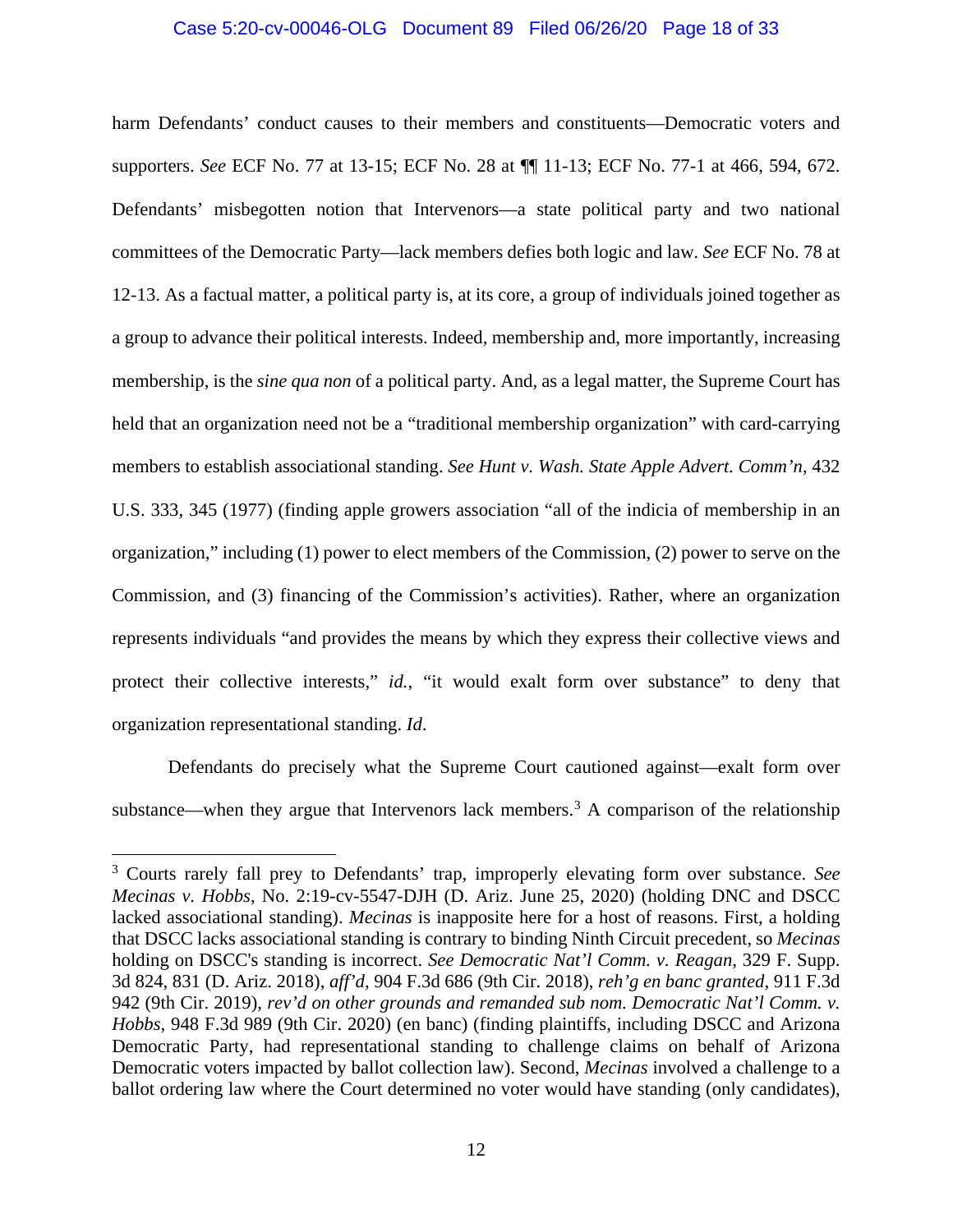## <span id="page-18-0"></span>Case 5:20-cv-00046-OLG Document 89 Filed 06/26/20 Page 19 of 33

<span id="page-18-1"></span>between Democratic voters in Texas and the apple growers in *Hunt* is instructive: like the apple growers in *Hunt*, Democratic voters in Texas "express their collective views and protect their collective interests" through the Intervenor party committees. Similarly, the Intervenor party committees are funded by contributions from Democratic voters,<sup>[4](#page-18-2)</sup> and their executive ranks are comprised of state and federal representatives, and officials elected to positions within the party organizations by the representatives of Democratic voters. Indeed, while Texas is an open primary state as Defendants point out, Texas law provides that a voter who participates in the Democratic primary affiliates with the Party, and the TDP considers that voter to be a member for the voting year. Tex. Elec. Code § 162.003. Moreover, the publicly available charters of both the Democratic Party of the United States and the TDP provide unequivocally that anyone who considers themselves a Democrat may participate in the parties' affairs. *See* Democratic Party of the United States, *The Charter & The Bylaws of the Democratic Party of the United States*, art. 8 § 1 ("The Democratic Party of the United States shall be open to all who desire to support the Party and who wish to be known as Democrats."), *available at* https://democrats.org/wpcontent/uploads/2018/10/DNC-Charter-Bylaws-8.25.18-with-Amendments.pdf; TDP, *The Rules of the Texas Democratic Party*, art. II(B)(1) ("Any qualified Texas voter 18 years of age or older unless otherwise spelled out in these rules who supports the foregoing 'Statement of Principles' of the Democratic Party may participate fully in any Party meetings and may be elected to any Party

 $\overline{\phantom{a}}$ 

*Mecinas*, slip op. at 9-14, and the issue of whether the parties here have standing for candidates is not relevant. Third, the Court noted that the Democratic Party may have standing, *id.* at 15, but the Arizona Democratic Party was not a party in *Mecinas*. Here, by contrast, the TDP is a party, and the TDP has a defined membership by both state law and by its own bylaws. *See infra* at 13-14. *Mecinas* has no relevance to this Court's inquiry.

<span id="page-18-2"></span><sup>4</sup> Indeed, publicly available records on the FEC's website show that Plaintiff Jarrod Stringer has donated repeatedly to both TDP and DSCC. Maxey Decl. ¶ 24; Schaumburg Decl. ¶ 11.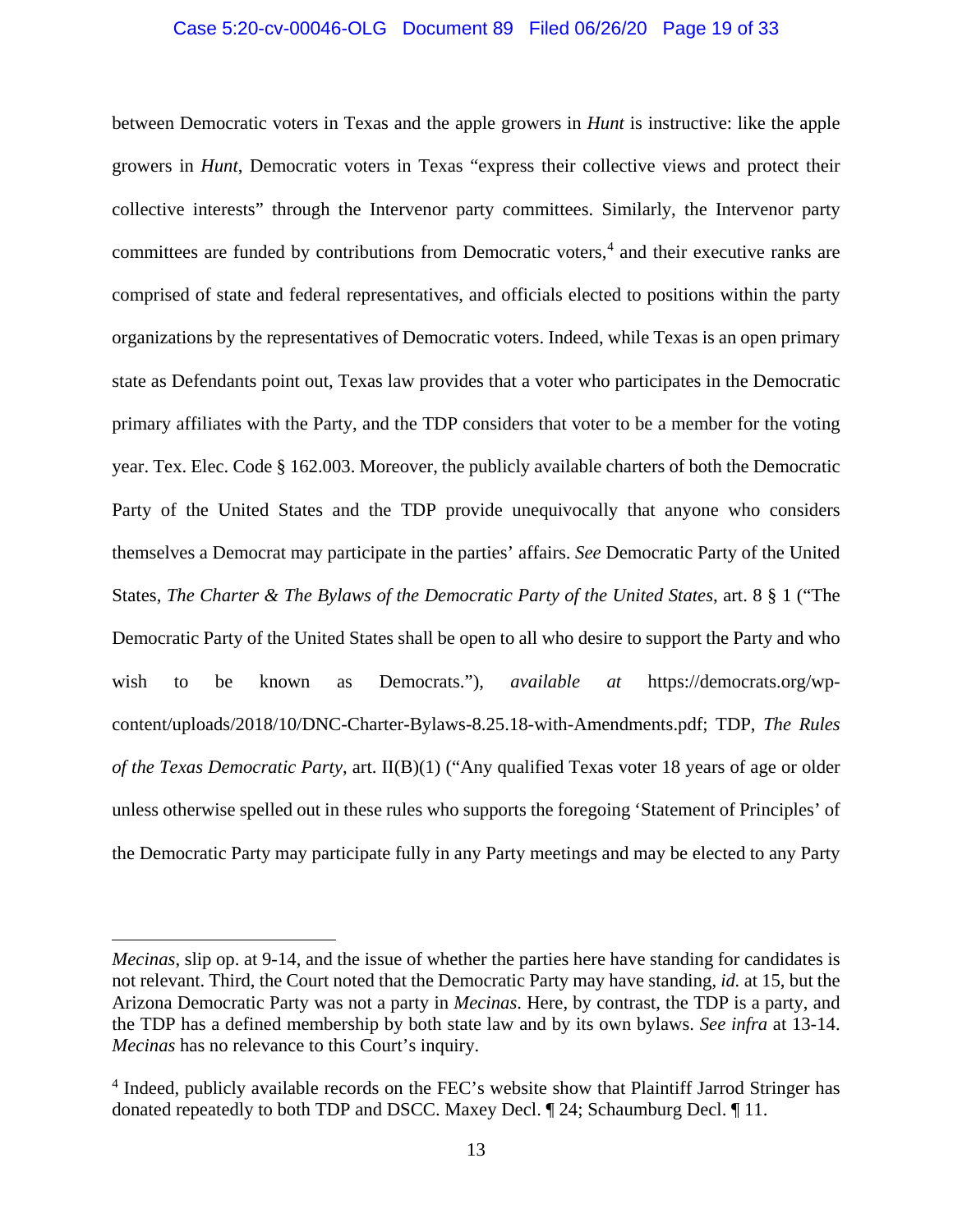### Case 5:20-cv-00046-OLG Document 89 Filed 06/26/20 Page 20 of 33

Office, except where specifically prohibited by law or by Party Rules."), *available at* https://www.texasdemocrats.org/wp-content/uploads/2020/04/TDP-Rules-4\_15\_2020.pdf.

<span id="page-19-3"></span><span id="page-19-2"></span><span id="page-19-1"></span>It is for these reasons that, contrary to Defendants' assertions, federal courts nationwide have held that Intervenor party committees, as well as other party committees, have standing to represent the interests of their voters. *See, e.g.*, *Democratic Nat'l Comm. v. Bostelmann*, No. 20- CV-249-WMC, 2020 WL 1320819, at \*3 (W.D. Wis. Mar. 20, 2020) (finding Democratic Party of Wisconsin was a membership organization and had standing to sue on behalf of members who would face undue burdens on their right to vote); *Democratic Nat'l Comm. v. Reagan*, 329 F. Supp. 3d at 831; *Ohio Org. Collaborative v. Husted*, 189 F. Supp. 3d 708, 725 (S.D. Ohio), *rev'd sub nom. on other grounds Ohio Democratic Party v. Husted*, 834 F.3d 620, 725 (6th Cir. 2016) (finding Ohio Democratic Party established representational standing to bring suit on behalf of African-American members); *Crawford v. Marion Cty. Election Bd.*, 472 F.3d 949, 951 (7th Cir. 2007) (holding "[t]he [Indiana] Democratic Party also has standing to assert the rights of those of its members who will be prevented from voting by the new law"), *aff'd* 553 U.S. 181, 189 n.7 (2008) ("We also agree with the unanimous view of those judges that the Democrats have standing to challenge the validity of SEA 483 and that there is no need to decide whether the other petitioners also have standing."); *Sandusky Cty. Democratic Party v. Blackwell*, 387 F.3d 565, 573-74 (6th Cir. 2004) (holding Ohio Democratic Party had standing to sue on behalf of members who would vote in the upcoming election and whose provisional ballots may be rejected).

<span id="page-19-4"></span><span id="page-19-0"></span>Defendants also contend that Intervenors have not identified a specific member who plans to renew or change the address on their driver's license through an online transaction, or has done so in the past. ECF No. 78 at 13-14. That is unequivocally false. Ironically, while Intervenors have no way of knowing of answering this Court's question regarding the precise number of voters who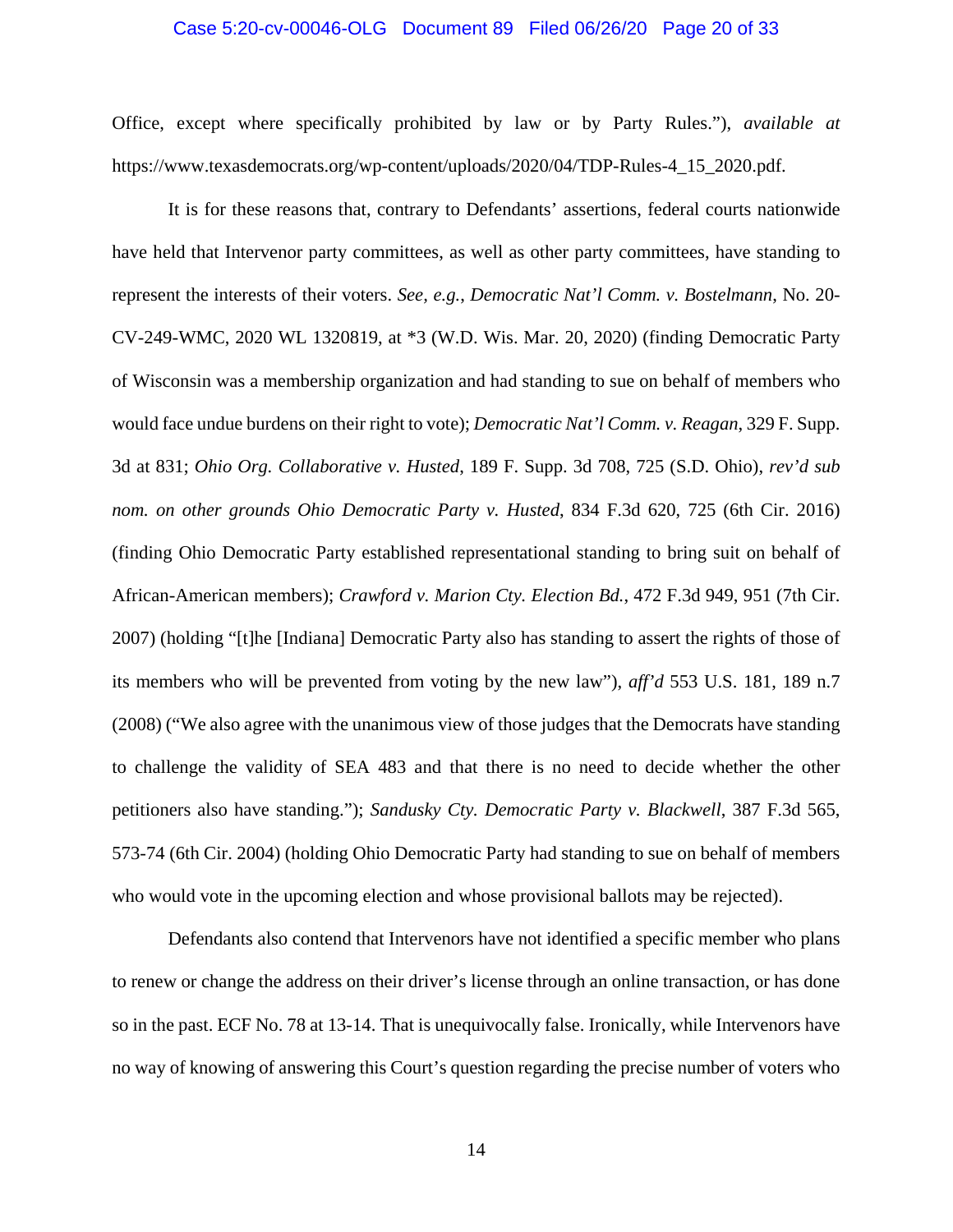## Case 5:20-cv-00046-OLG Document 89 Filed 06/26/20 Page 21 of 33

<span id="page-20-0"></span>have indicated they wish to apply to register to vote while transacting with DPS online, DPS is able to ascertain that information. *See* ECF No. 69 at 5. But Intervenors *are* aware that numerous Democratic voters have been injured by Defendants' conduct, and have identified several of them. ECF No. 78 at 13-14. Intervenors have maintained throughout this action that they consider the individual plaintiffs in this action to be members. *See* ECF No. 41-1 at 10; ECF No. 77 at 14; App. 477 at 15-16 (TDP corporate representative identifying in his deposition the "named Plaintiffs in this lawsuit" as individuals harmed by Defendants' conduct). However, given that Defendants make this argument again in their motion for summary judgment, Intervenors have attached declarations stating that they consider each of the individual plaintiffs to be Democratic voters and members. *See* Schaumburg Decl. ¶¶ 11-12; Newman Decl. ¶¶ 20-21; Maxey Decl. ¶¶ 20, 23-25; *see also Cramer*, 931 F.2d at 1025. Consistent with Texas law and the Party charters described above, *supra* at 13-14, Intervenors consider Mr. Harms to be a member and constituent because he has voted in at least three previous Democratic primary elections, including the most recent March primary. Maxey Decl. ¶ 23; Schaumburg Decl. ¶ 11; Newman Decl. ¶ 20; Dep. of John Harms at 35:6-9. Intervenors consider Mr. Stringer to be a member and constituent because he voted in the March 2020 primary and at least two previous Democratic primary elections; he made eight contributions to the TDP and three contributions to the DSCC during the 2018 election cycle; and he has made contributions to other Democratic candidates and committees. Maxey Decl. ¶ 23; Schaumburg Decl. ¶ 11; Newman Decl. ¶ 20. Intervenors consider Ms. Gomez to be a member and constituent because she voted in the March 2020 primary and at least three previous Democratic primary elections. Maxey Decl. ¶ 25; Schaumburg Decl. ¶ 11; Newman Declaration ¶ 20. Ms. Gomez also testified that she was previously employed as the Data Director for TDP. Dep. of Nayeli Gomez at 12:2-5. Furthermore, Intervenors consider Ms. Thompson, who was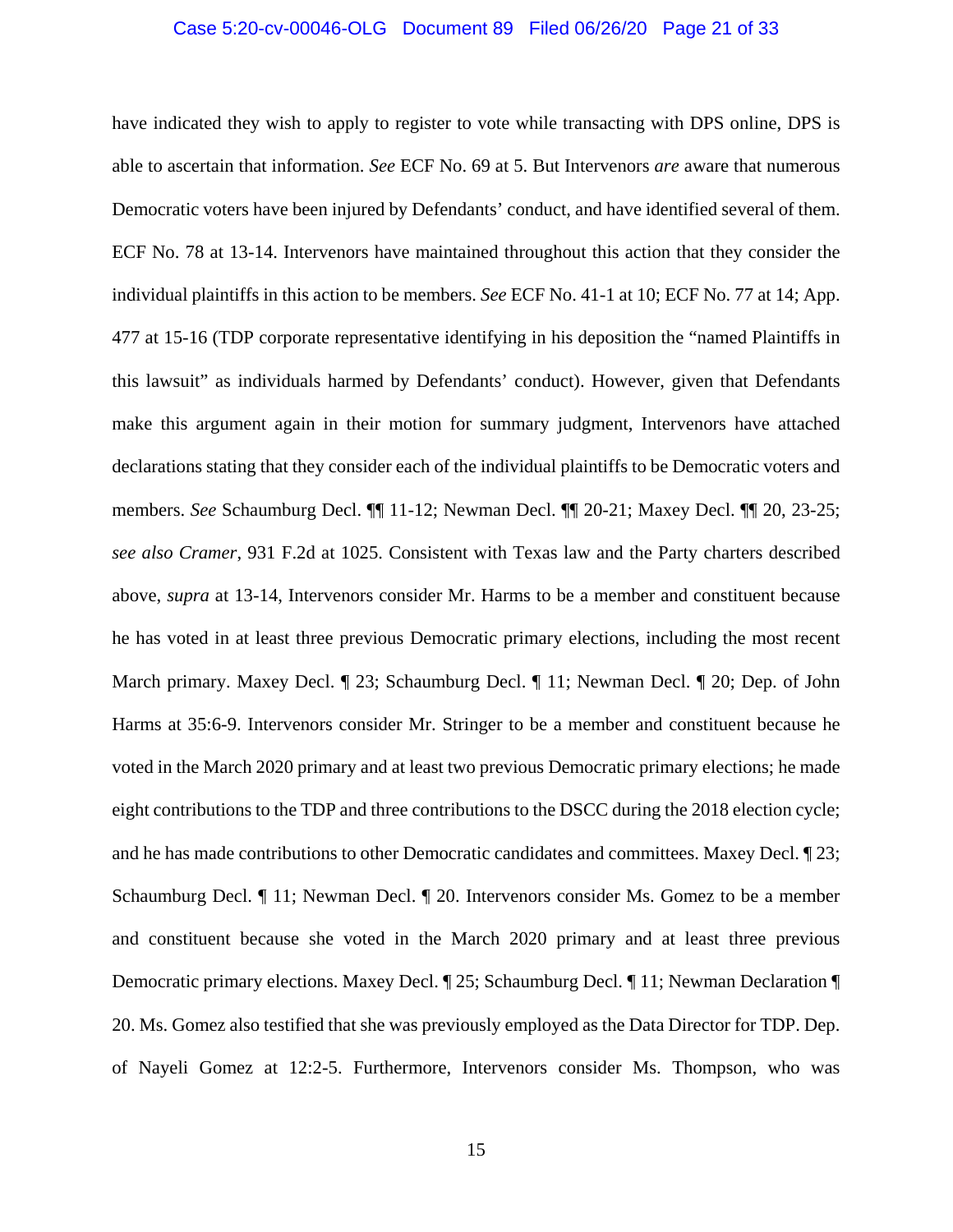## Case 5:20-cv-00046-OLG Document 89 Filed 06/26/20 Page 22 of 33

<span id="page-21-4"></span><span id="page-21-1"></span>disenfranchised by Defendants' conduct in 2018 and who was not registered to vote at her current address until March 2020—well after the date this lawsuit was filed and the date on which Intervenors were granted intervention—to be a member. Maxey Decl. ¶ 20; Schaumburg Decl. ¶ 12; Newman Decl. ¶ 21. *See also California Democratic Party v. Jones*, 530 U.S. 567, 574 (2000) (holding the First Amendment protects the right of people to associate with a political party, which "necessarily presupposes the freedom to identify the people who constitute the association"); *Tashjian v. Republican Party of Conn*., 479 U.S. 208, 215 & n.5 (1986) (recognizing "broad spectrum of roles" that individuals play in a political party, from those who publicly declare their membership and take on public duties to those who "limit their participation to casting their votes for some or all of the Party's candidates," and noting that, with political groups in particular). Each of these voters have standing to sue in their own right, and their injuries are not speculative; they were denied the right to vote as a result of Defendants' conduct.<sup>[5](#page-21-6)</sup>

## <span id="page-21-5"></span><span id="page-21-2"></span>**E. Defendants' conduct harms the electoral prospects of Intervenors' candidates.**

<span id="page-21-0"></span>Defendants' primary counter to Intervenors' standing based on harm to their candidates' electoral prospects is that Intervenors have not produced evidence of any such harm. It is worth noting at the outset that the law of seven Circuit Courts of Appeals—including the Fifth Circuit have uniformly held that harm to electoral prospects constitutes an injury sufficient for Article III standing and does not require the high burden of proof Defendants impose on Intervenors. *See Tex. Democratic Party v. Benkiser*, 459 F.3d 582 (5th Cir. 2006); *see also Green Party of Tenn. v.* 

 $\overline{\phantom{a}}$ 

<span id="page-21-6"></span><span id="page-21-3"></span><sup>5</sup> *Nat'l Council of La Raza v. Cegavske*, 800 F.3d 1032, 1041 (9th Cir. 2015) (noting the *Summers*  Court refused to find standing based only on speculation that unidentified members would be injured by a proposed action, but that where it is relatively clear, rather than merely speculative, that one or more members have been or will be adversely affected by a defendant's action, and where the defendant need not know the identity of a particular member to understand and respond to an organization's claim of injury, there is purpose to be served by requiring an organization to identify by name the member or members injured).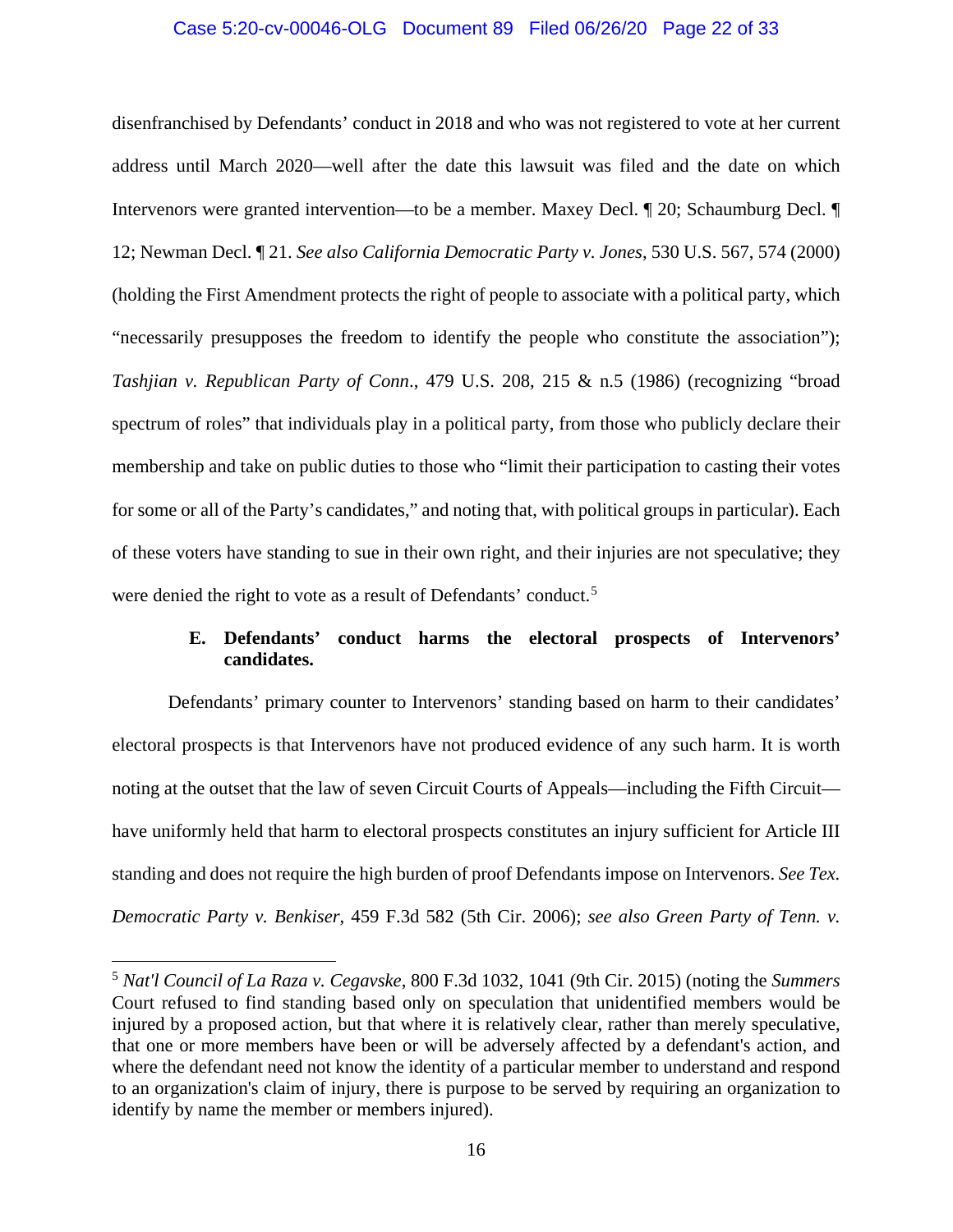#### <span id="page-22-3"></span><span id="page-22-1"></span>Case 5:20-cv-00046-OLG Document 89 Filed 06/26/20 Page 23 of 33

<span id="page-22-4"></span>*Hargett*, 767 F.3d 533, 543-44 (6th Cir. 2014); *LaRoque v. Holder*, 650 F.3d 777, 786 (D.C. Cir. 2011); *Smith v. Boyle*, 144 F.3d 1060, 1061–63 (7th Cir. 1998); *Schulz v. Williams*, 44 F.3d 48, 53 (2d Cir. 1994); *Owen v. Mulligan*, 640 F.2d 1130, 1132–33 (9th Cir. 1981).

<span id="page-22-2"></span>That said, Defendants again misstate the record. *See* ECF No. 78 at 8. Far from a "generalized grievance," Defendants' conduct makes it more difficult for Intervenors' members to register to vote at best, and completely disenfranchises them at worse. When Democratic voters like Ms. Thompson or the individual plaintiffs in this action are disenfranchised as a result of Defendants' conduct, they cannot vote for Intervenors' candidates. For example, Ms. Thompson intended to vote for Beto O'Rourke, the 2018 Democratic candidate for U.S. Senate. As a result of Defendants' unconstitutional actions, Ms. Thompson was unable to vote for Mr. O'Rourke, harming his electoral prospects. Notably, Senator Ted Cruz defeated Mr. O'Rourke by a margin of 50.9 to 48.3 percent in the closest U.S. Senate race in Texas since 1978. Jeremy Wallace, *Ted Cruz's margin of victory over Beto O'Rourke was even slimmer than we thought*, HOUSTON CHRONICLE (Dec. 6, 2018), *available at* https://www.chron.com/politics/texas/article/Ted-Cruz-smargin-of-victory-over-Beto-13448275.php.

<span id="page-22-0"></span>Defendants' fallback argument is also unconvincing. Defendants ineffectively argue that even if Intervenors have produced evidence of electoral harm to their candidates, such harm is a generalized grievance insufficient for Article III standing. As discussed above, Defendants' position is directly contrary to law. Further, the cases cited by Defendants on this point are inapposite. *See* ECF No. 78 at 8-9 (*citing Gill v. Whitford*, 138 S. Ct. 1916, 1933 (2018), and *Jacobson v. Fla Sec'y of State*, 957 F.3d 1193, 1206 (11th Cir. 2020)); *see also* ECF No. 76 at 3 (Intervenors' Reply to Defendants' Supplemental Brief in Opposition to Intervenors' Application for Temporary Injunction). *Gill* found the partisan preferences of a single voter insufficient to grant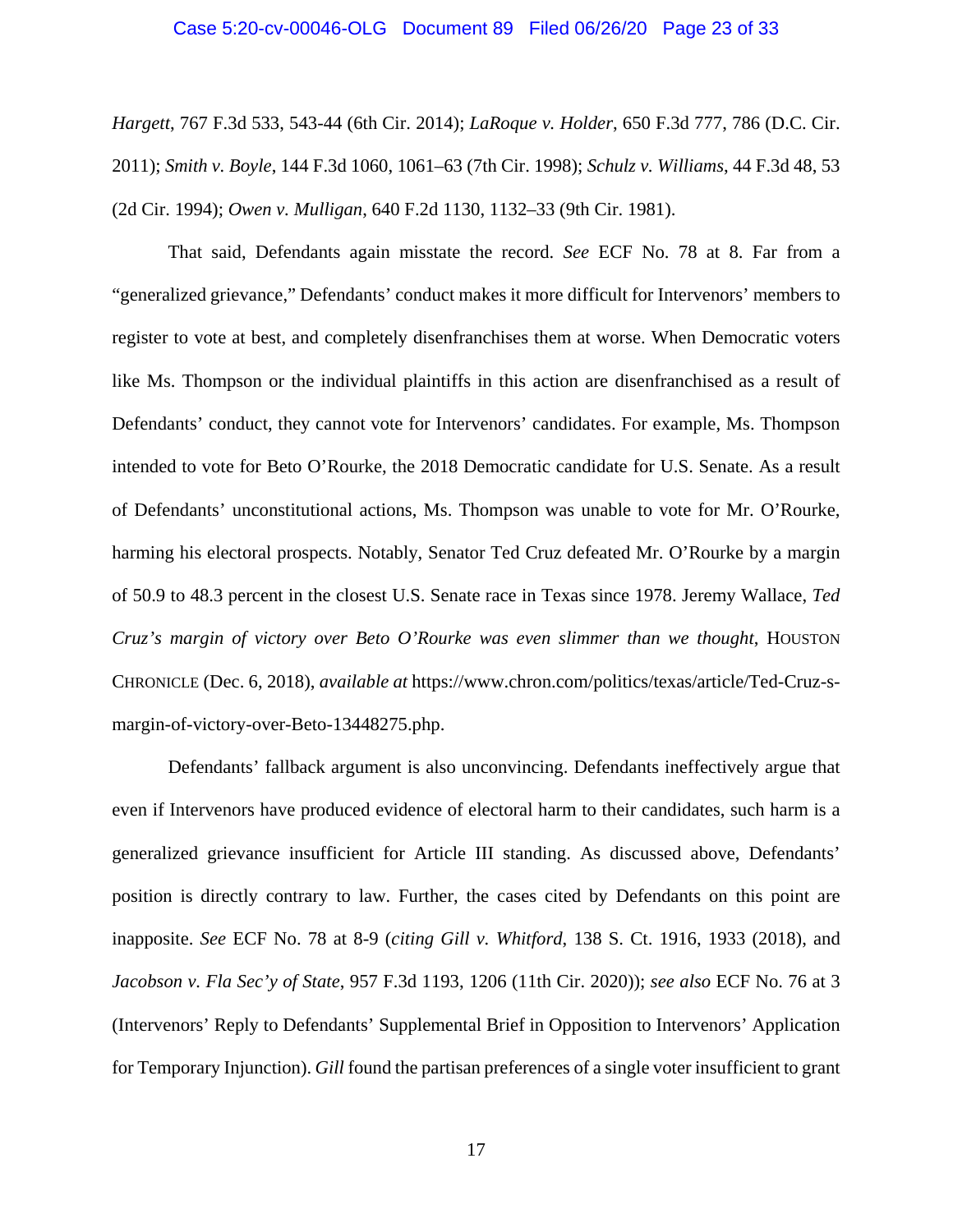## Case 5:20-cv-00046-OLG Document 89 Filed 06/26/20 Page 24 of 33

<span id="page-23-4"></span><span id="page-23-2"></span>standing and never addressed the myriad bases for standing of political parties whose entire *raison d'etre* is to win elections. In fact, on remand to the district court, the *Gill* plaintiffs sought to cure their standing issue by filing a new action that included a Democratic Party entity as a plaintiff. *See* Compl., *The Wis. Assembly Democratic Campaign Comm. v. Gill*, No. 3:18-cv-763-JPD (W.D. Wis. Sept. 14, 2018). As to *Jacobson*, the Eleventh Circuit expressly declined to address injury in the form of harm to electoral prospects, *see* 957 F.3d at 1206 (declining to decide whether a political party has standing to challenge an electoral practice that harmed one of its candidate's electoral prospects in a particular election), as a district court considering this issue recently acknowledged when finding the DSCC and DCCC had Article III standing based on harm to their electoral prospects. *See Pavek v. Simon*, No. 19-cv-3000, 2020 WL 3183249 at \*14 n.13.

## <span id="page-23-3"></span>**F. Defendants' conduct caused Intervenors' injuries.**

<span id="page-23-1"></span><span id="page-23-0"></span>Defendants' "blame the voter" argument on standing—that they are not the cause of Intervenors' injuries for the purposes of Article III—is remarkable and entirely misstates the law of Article III standing. The causation necessary for Article III standing does not require a showing of proximate cause or that "the defendant's actions are the very last step in the chain of causation." *Bennett v. Spear*, 520 U.S. 154, 169 (1997). Rather, causation for purposes of Article III standing can be demonstrated where it is shown that Defendants' conduct has a "determinative or coercive effect upon the action of someone else." *Id*. Defendants' continued violations have already caused the disenfranchisement of the plaintiffs in *Stringer I* as well as Ms. Thompson. Defendants' conduct is certain to cause further disenfranchisement in upcoming elections if Defendants are not forced to comply with the law. Intervenors have satisfied Article III's causation element.<sup>[6](#page-23-5)</sup>

 $\overline{a}$ 

<span id="page-23-5"></span> $6$  An injunction requiring Defendants to comply with the Equal Protection Clause would easily satisfy the low standard for redressability under Article III. To satisfy redressability a plaintiff "need only show that a favorable ruling could potentially lessen its injury; it need not definitively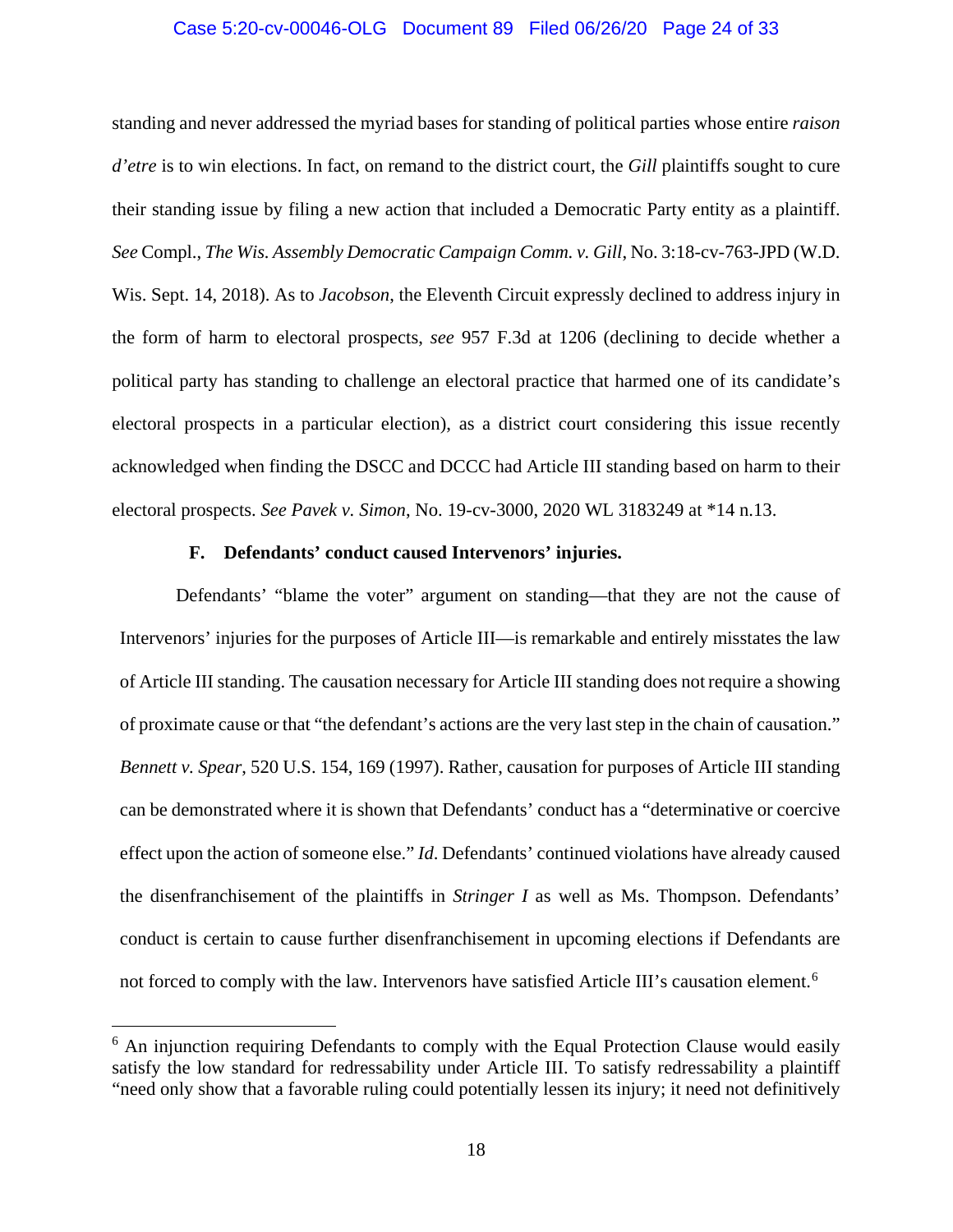## <span id="page-24-4"></span>**G. Intervenors have statutory standing.**

<span id="page-24-3"></span><span id="page-24-0"></span>Intervenors have already described the numerous problems with Defendants' baseless statutory standing argument in their Opposition to Defendants' Motion to Dismiss, ECF No. 71 at 14-15, and incorporate those arguments herein by reference. Since Defendants' statutory standing arguments are identical to those made in their Motion to Dismiss, and are not based on the evidence, Intervenors do not brief the issue again here except to note that the Fifth Circuit has expressly interpreted Section 1983 to allow suits by organizations that have established associational standing. *Ass'n of Am. Physicians & Surgeons, Inc. v. Tex. Med. Bd*., 627 F.3d 547, 551 (5th Cir. 2010) (nonprofit had standing to assert § 1983 claims on behalf of members in seeking prospective declaratory and injunctive relief); *see also Church of Scientology of Cal. v. Cazares*, 638 F.2d 1272, 1278 (5th Cir. 1981); *Allee v. Medrano*, 416 U.S. 802, 819 n.13 (1974); *Jornaleros de Las Palmas v. City of League City*, 945 F. Supp. 2d 779, 800 (S.D. Tex. 2013). Defendants rely on cases that merely illustrate the general prohibition on individual, third-party standing, but they are inapposite because they do not involve organizations that assert associational standing. As explained above, *see supra* Section II.C, Intervenors have demonstrated associational standing, which forecloses the Secretary's "statutory standing" defense, and easily distinguishes this case from the authorities Defendants cite.

## <span id="page-24-5"></span><span id="page-24-2"></span><span id="page-24-1"></span>**III. The doctrine of collateral estoppel precludes Defendants from relitigating the merits of this case.**

<span id="page-24-6"></span> $\overline{a}$ 

Defendants' argument that nonmutual offensive collateral estoppel is inapplicable to this litigation falls flat. While it is true that Intervenors were not a party to Stringer I, *see* ECF No. 78

demonstrate that a victory would completely remedy the harm." *Sanchez v. R.G.L.,* 761 F.3d 495, 506 (5th Cir. 2014). As Intervenors previously noted, this Court's Final Order in *Stringer I* would more than adequately address their injuries. *See Stringer I*, ECF No. 109. Accordingly, Intervenors also satisfy Article III's redressability requirement.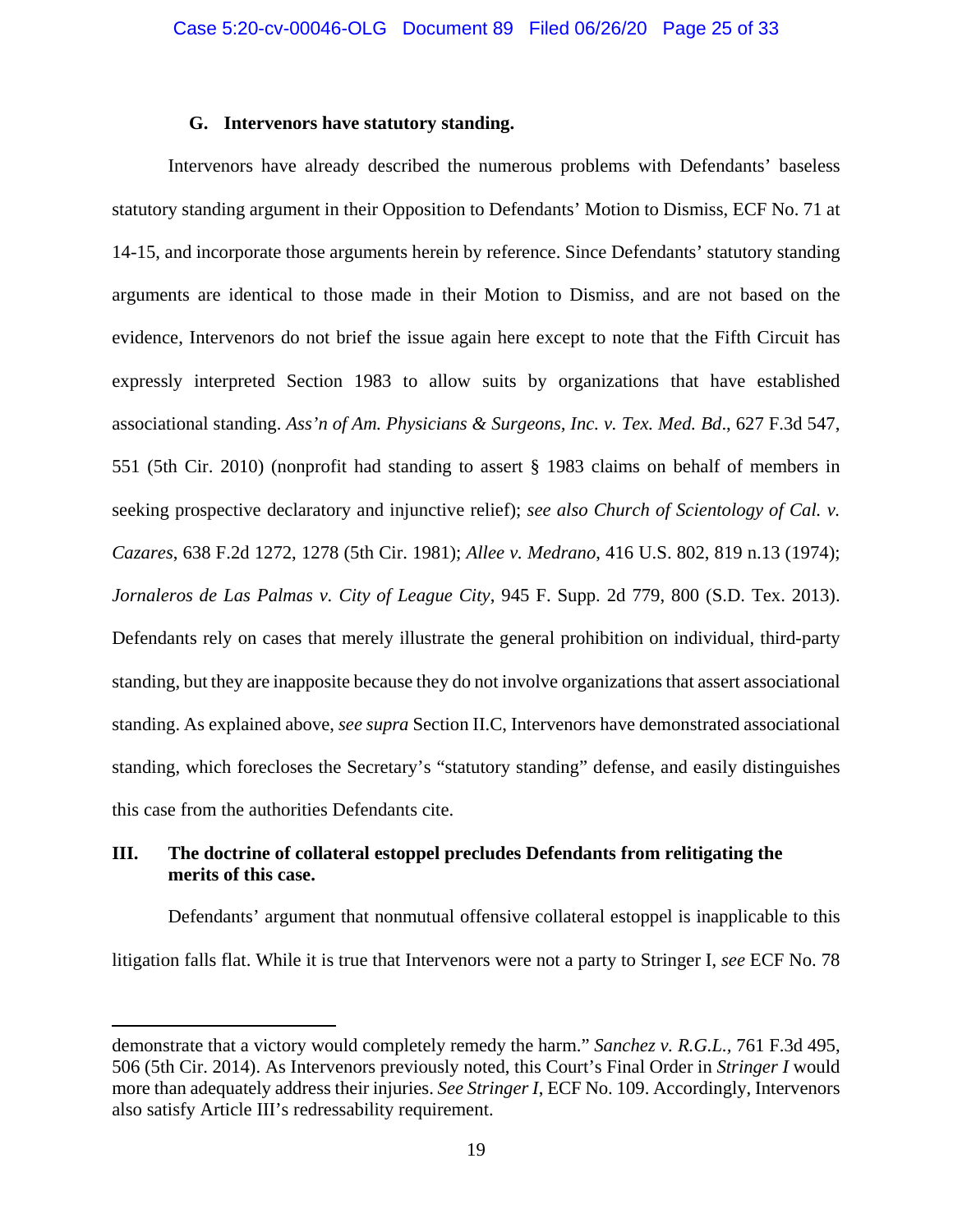## Case 5:20-cv-00046-OLG Document 89 Filed 06/26/20 Page 26 of 33

<span id="page-25-0"></span>at 14, participation in the prior action is irrelevant; *Defendants'* participation in the previous litigation is what matters, and they had a full and fair opportunity to litigate the equal protection claim. *See, e.g.*, *DeLeon v. Lloyd's London, Certain Underwriters*, 259 F.3d 344, 348 (5th Cir. 2001) ("Although DeLeon was not a party in *Tamez*, she may still assert offensive, non-mutual collateral estoppel."). *Second*, Defendants point out that Intervenors are organizations, not individuals, and are thus distinct from the plaintiffs in *Stringer I.* ECF No. 78 at 14. While that may be relevant to Intervenors' standing—which Defendants have now had a full and fair opportunity to litigate, *see generally* ECF Nos. 58, 78—it does not alter the equal protection analysis in any way. Thus, if anything, the idea that Defendants would have the opportunity to relitigate that their conduct—which they have admitted is entirely unchanged—does not violate equal protection is what truly "defies common sense." ECF No. 78 at 14; *see* Tr. of Hr'g on Prelim. Inj., ECF No. 57 at 5:20-23 (Jan. 28, 2020) ("Your Honor, I don't think that the facts have changed materially or relevantly since Stringer One, and I think as [Plaintiffs] laid them out, overall we don't have an objection to their characterization of the process."); *id.* at 58:19-21 ("There have been no material changes with our practices with respect to online driver's license renewal and DPS."); *id.* at 59:5-6 ("The practices and law hasn't changed.").

<span id="page-25-1"></span>Defendants' argument that they should get a second bite of the apple to relitigate this case is also legally deficient. Defendants seek to distinguish the cases Intervenors rely on, but fail to address or discuss the factors that this Court must consider when determining whether offensive nonmutual collateral should apply, which include: (1) the issue under consideration is identical to that litigated in the prior action; (2) the issue was fully and vigorously litigated in the prior action; (3) the issue was necessary to support the judgment in the prior case; and (4) there is no special circumstance that would make it unfair to apply the doctrine*. United States v. Shanbaum*, 10 F.3d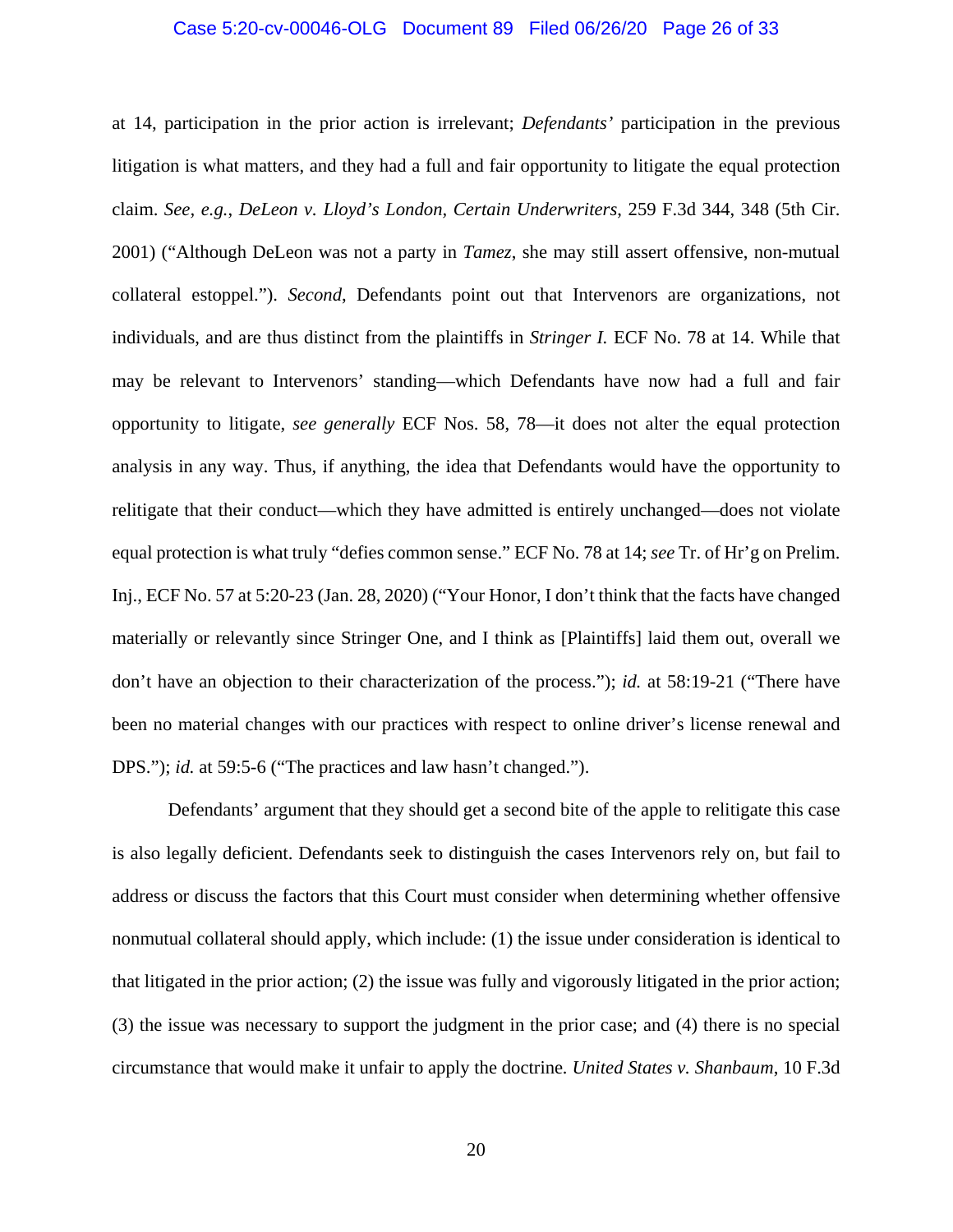305, 311 (5th Cir. 1994). Every single factor favors invoking collateral estoppel here.

## <span id="page-26-0"></span>**IV. Intervenors are entitled to summary judgment for the reasons detailed in Plaintiffs' motion for summary judgment in** *Stringer I***.**

Even if the Court declines to apply the doctrine of collateral estoppel, Intervenors are nonetheless entitled to summary judgment for the reasons detailed in Plaintiffs' Motion for Summary Judgment in *Stringer I*, and Defendants provide no sound argument to the contrary. There is simply no reason for the Court to waste its resources reconsidering a ruling it has already made based on facts that are entirely unchanged.

## <span id="page-26-3"></span><span id="page-26-1"></span>**A. The** *Anderson/Burdick* **test applies to the equal protection claims here, and does not require evidence of intentional discrimination.**

<span id="page-26-6"></span><span id="page-26-5"></span><span id="page-26-4"></span><span id="page-26-2"></span>If the Court were to consider, once again, Defendants' arguments on the merits, Intervenors' equal protection claim is properly evaluated under the legal test derived from *Anderson v. Celebrezze*, 460 U.S. 780 (1983), and *Burdick v. Takushi*, 504 U.S. 428 (1992). Defendants contend that the Intervenor political parties are required to prove intentional discrimination and disproportionate impact on Democrats in order to allege a violation of equal protection. ECF No. 78 at 15-16. This is a misstatement of the law. A claim alleging a violation of equal protection in the voting context is properly evaluated under *Anderson-Burdick*. *See*, *e.g*., *Rogers v. Corbett*, 468 F.3d 188, 193-94 (3rd Cir. 2006) ("[T]he *Anderson* test is the proper method for analyzing such equal protection claims due to their relationship to the associational rights found in the First Amendment"); *Republican Party of Ark. v. Faulkner Co*., 49 F.3d 1289, 1293 n. 2 (8th Cir. 1995) (holding *Anderson* sets out proper method for balancing both associational and equal protection concerns because "[i]n election cases, equal protection challenges essentially constitute a branch of the associational rights tree"); *Fulani v. Krivanek*, 973 F.2d 1539, 1543 (11th Cir. 1992) ("In this circuit, however, equal protection challenges to state ballot-access laws are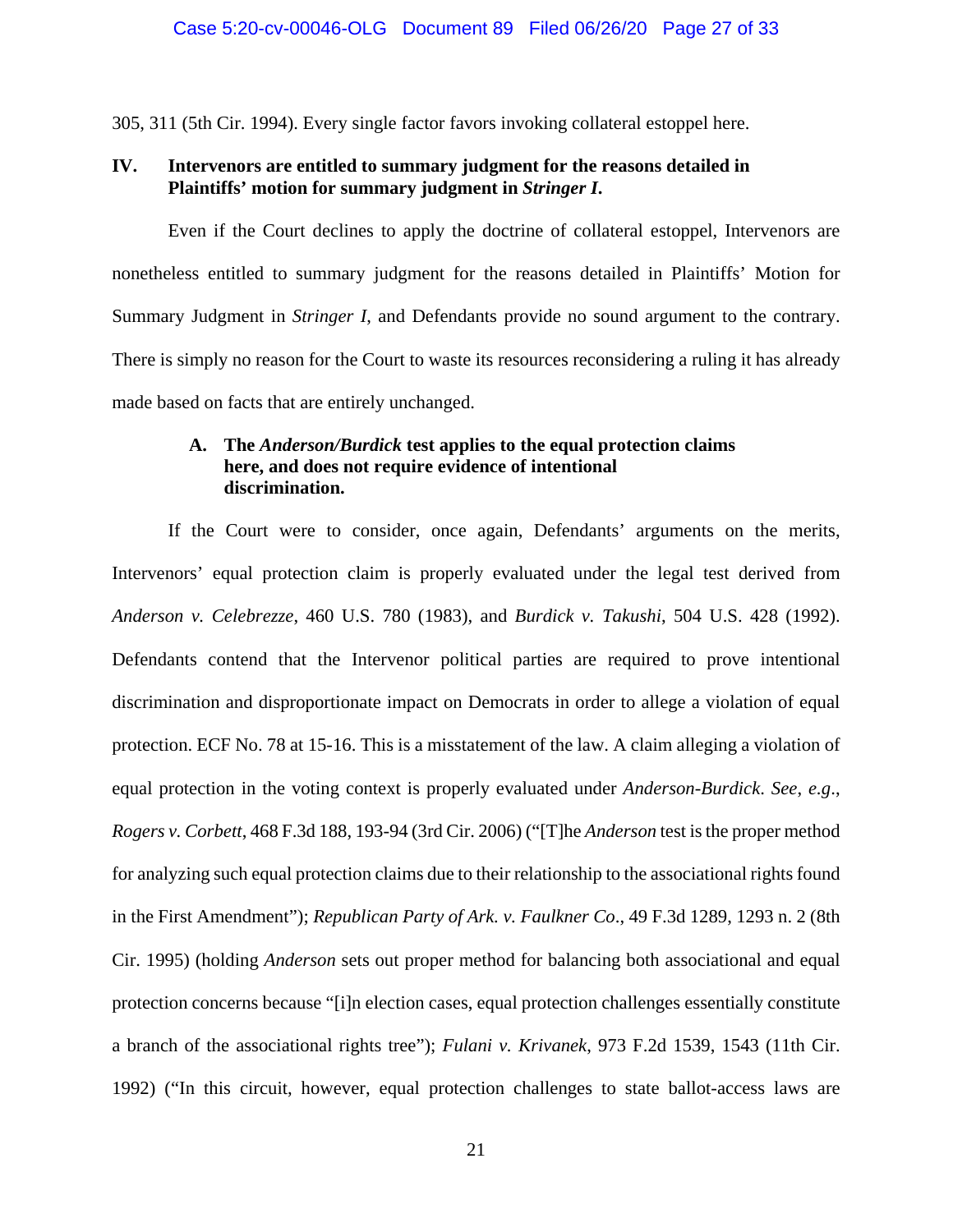## <span id="page-27-6"></span><span id="page-27-1"></span>Case 5:20-cv-00046-OLG Document 89 Filed 06/26/20 Page 28 of 33

considered under the *Anderson* test."); *Rosen v. Brown*, 970 F.2d 169, 178 (6th Cir. 1992) ("utilizing the *Anderson* balancing test" in a challenge based on claims of free association and equal protection). The *Anderson-Burdick* test requires courts to weigh "the character and magnitude" of the alleged burden, against the "precise interests put forward by the State." *Burdick*, 504 U.S. at 434. It does not require proof of intentional discrimination.

## <span id="page-27-2"></span>**B. Defendants cannot satisfy the** *Anderson-Burdick* **test.**

<span id="page-27-0"></span>In the hopes of surviving *Anderson-Burdick* by securing lower scrutiny for their unconstitutional actions, Defendants wrongly argue that a recent Fifth Circuit decision staying a preliminary injunction commands district courts to subject every voting restriction that does not result in total disenfranchisement to rational basis review. ECF No. 78 at 17. Defendants' proposal is wholly inconsistent with the *Anderson-Burdick* framework, which requires the application of a fact-specific balancing test that subjects state action to strict scrutiny when it "subjects the voters' rights to 'severe' restrictions." *Burdick*, 504 U.S. at 428 (citation omitted). Disenfranchisement is not the only "severe restriction" entitled to a higher level of scrutiny, and under the *Anderson-Burdick* sliding standard, courts have deemed unconstitutional burdens falling short of a complete denial of the right to vote. *See*, *e.g*., *Harper v. Va. State Bd. of Elections*, 383 U.S. 663, 666 (1966); *Obama for Am*. *v. Husted*, 697 F.3d 423, 425 (6th Cir. 2012). Rational basis review is only appropriate when a state election law provision imposes "reasonable, nondiscriminatory restrictions" upon the right to vote. *Burdick*, 504 U.S. at 434. Defendants' conduct here is far from reasonable.

<span id="page-27-5"></span><span id="page-27-3"></span>Defendants also fail to acknowledge that the authority they cite for this standard created out of whole cloth, was the decision of a motions panel, which the Fifth Circuit has repeatedly stated is not "binding precedent." *Northshore Dev., Inc. v. Lee*, 835 F.2d 580, 583 (5th Cir. 1988)

<span id="page-27-4"></span>22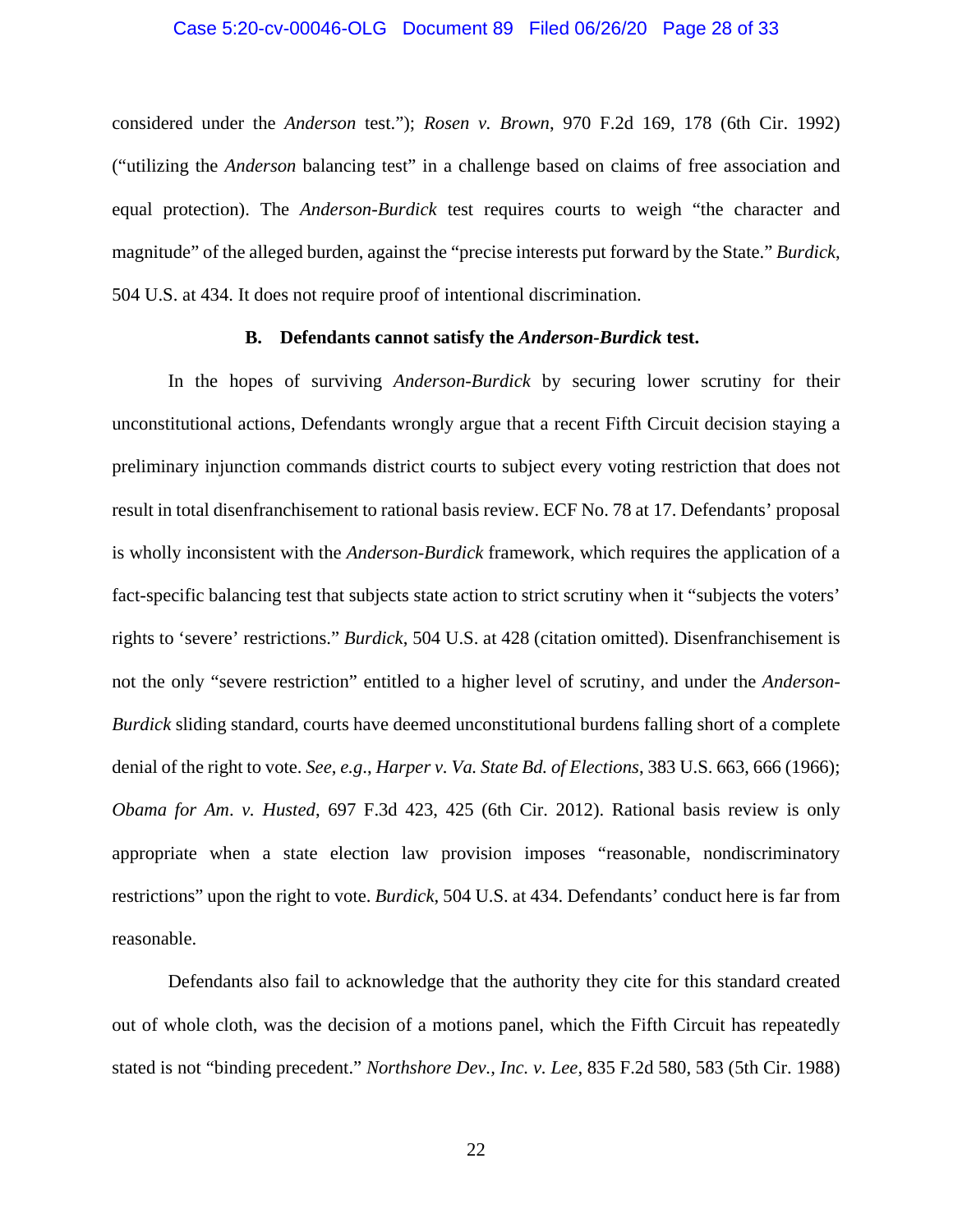## <span id="page-28-1"></span>Case 5:20-cv-00046-OLG Document 89 Filed 06/26/20 Page 29 of 33

(citing *Fischer v. United States*, 759 F.2d 461, 463 (5th Cir. 1985), and *E.E.O.C. v. Neches Butane Prods. Co.*, 704 F.2d 144 (5th Cir. 1983)). And even if Defendants were correct that any state restriction on voting short of total disenfranchisement is entitled to rational basis review—and they are not—the conduct challenged in this lawsuit *has* caused the disenfranchisement of Texas voters in the past, and Defendants have made it clear that they are willing to disenfranchise voters in the 2020 elections unless this Court steps in to stop them. *See* Thompson Decl. ¶ 10; *see also Stringer v. Whitley*, 942 F.3d 715, 726 (5th Cir. 2019) (Ho, J., concurring) (finding Defendants' conduct took away from plaintiffs "a right they will *never* be able to recover"). Thus, even under their own proposed standard, Defendants' conduct would be subject to strict scrutiny.

Defendants' argument about the applicable level of scrutiny is a distraction from their real problem: there is no state interest that justifies Defendants' conduct. Defendants obfuscate their complete lack of interest in their differential treatment by asserting interests that are unrelated to signatures on voter registration applications. The Secretary claims, for instance, that requiring a written signature on voter registration applications helps maintain accurate voter rolls and combat voter fraud, ECF No. 13 at 16, but has admitted that the State does not use the physical, wet-ink signatures for any purpose. *See Stringer I*, 320 F. Supp. 3d at 873-74, 895, 899. More specifically, the Secretary has admitted that election officials are not expected to, and typically do not, analyze or compare wet signatures. *Id*. Thus the notion that signatures are required on voter registration applications—as opposed to using electronic or imaged signatures—advance the State's interest in maintaining accurate voting rolls or preventing fraud is contrived entirely for this lawsuit.<sup>[7](#page-28-2)</sup>

<span id="page-28-0"></span>l

<span id="page-28-2"></span><sup>&</sup>lt;sup>7</sup> Repeating the fiction of widespread voter fraud, even in a court of law, does not make it true as evidenced by the courts that have rejected attempts to limit voting opportunities based on similarly speculative allegations of voter fraud. *See, e.g.*, *People First of Ala. v. Sec'y of State*, No. 20-12184, slip op. at 19 (11th Cir. June 25, 2020) (concluding that state's "interest for maintaining the photo ID and witness requirements do not outweigh" burdens on voters where evidence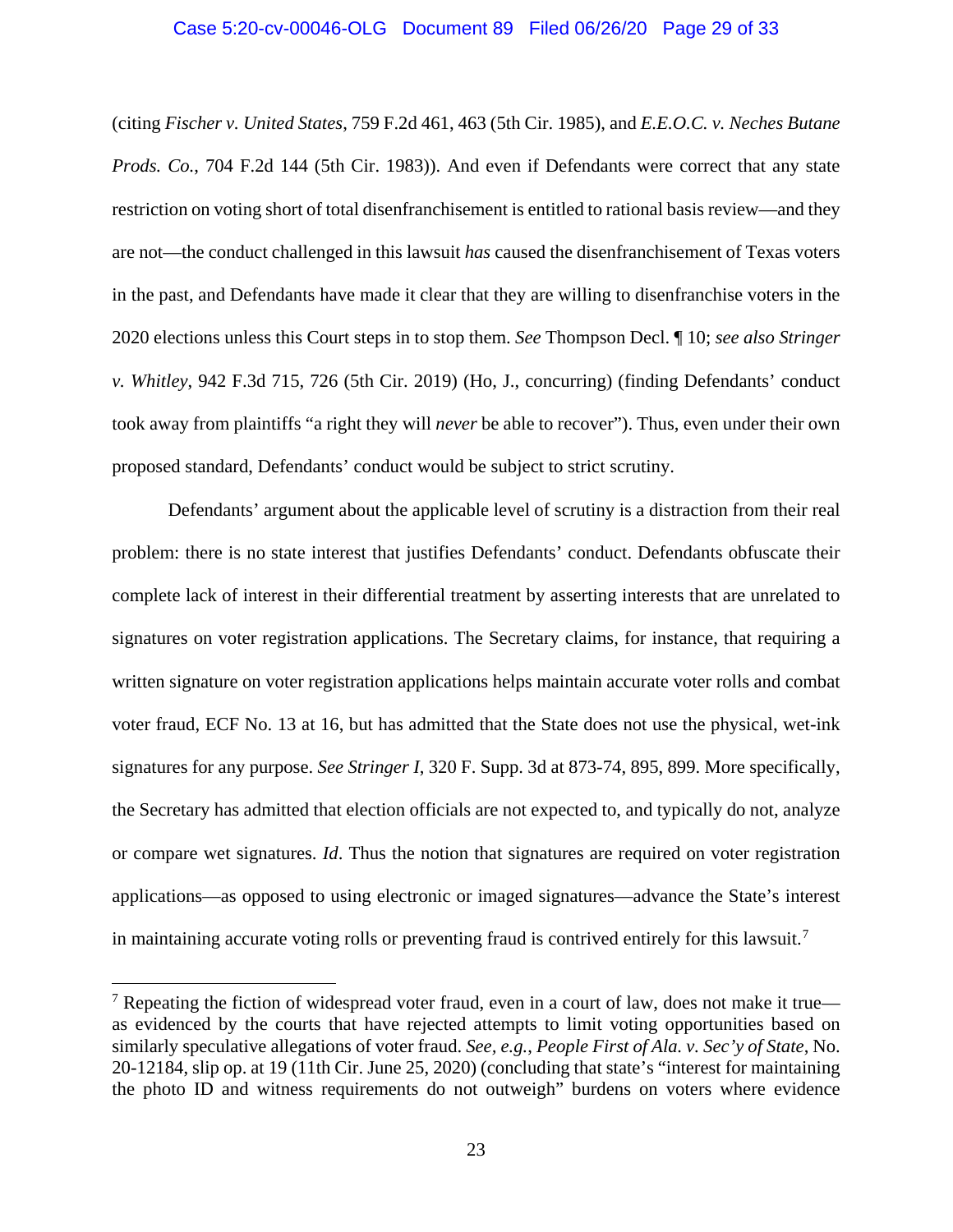## Case 5:20-cv-00046-OLG Document 89 Filed 06/26/20 Page 30 of 33

Indeed, this Court's analysis in *Stringer I* provides a complete analysis and rejection of each of the contrived state interests Defendants continue to assert. While "Defendants permit simultaneous voter applications for motor voters that renew or change their driver's license in person or by mail," they "refuse simultaneous voter applications for motor voters that renew or change their driver's license online," *id.* at 899, and Defendants only justification for this difference continues to be Texas's signature requirement. ECF No. 78 at 18-19. However, as this Court determined previously, "neither federal nor state law limits the signature requirement to physical hand-written signatures on paper. Electronic signatures and electronic records are legally recognized and widely used, and Defendants offer no reason for refusing to accept them for online motor voter transactions." *Stringer I*, 320 F. Supp. at 899.

<span id="page-29-1"></span>Defendants' previous admissions in *Stringer I* are admissible against them as admissions of a party opponent, *see* Fed R. Evid. 801(2), and Defendants do not and cannot argue that any of their procedures or facts have changed. *See supra* Section III. To reiterate what this Court already knows and has previously determined, "DPS already uses electronic records and previously imaged electronic signatures for every Texan that uses the online system for driver's license renewal or change of address," *Stringer I*, 320 F. Supp. at 899; "SOS admits that electronic signatures comply with signature requirements under the NVRA and Texas Election Code," *id.*; "SOS admits it never uses physical, manual, or wet ink handwritten signatures on paper for voter registration purposes," *id.*; "DPS already has, in its possession and control, an electronic signature of every motor voter that has been issued a license," *id.* at 899-900. Indeed, "with motor voters'

 $\overline{a}$ 

<span id="page-29-0"></span><sup>&</sup>quot;suggests that Alabama has not found itself in recent years to have a significant absentee-ballot fraud problem"); *Democratic Nat'l Comm. v. Hobbs*, 948 F.3d 989, 1036 (9th Cir. 2020) (en banc) (rejecting fraud-based justification for ballot collection ban where "[t]here has never been a case of voter fraud associated with ballot collection charged in Arizona" (quoting *Democratic Nat'l Comm. v. Reagan*, 329 F. Supp. 3d 824, 852 (D. Ariz. 2018))).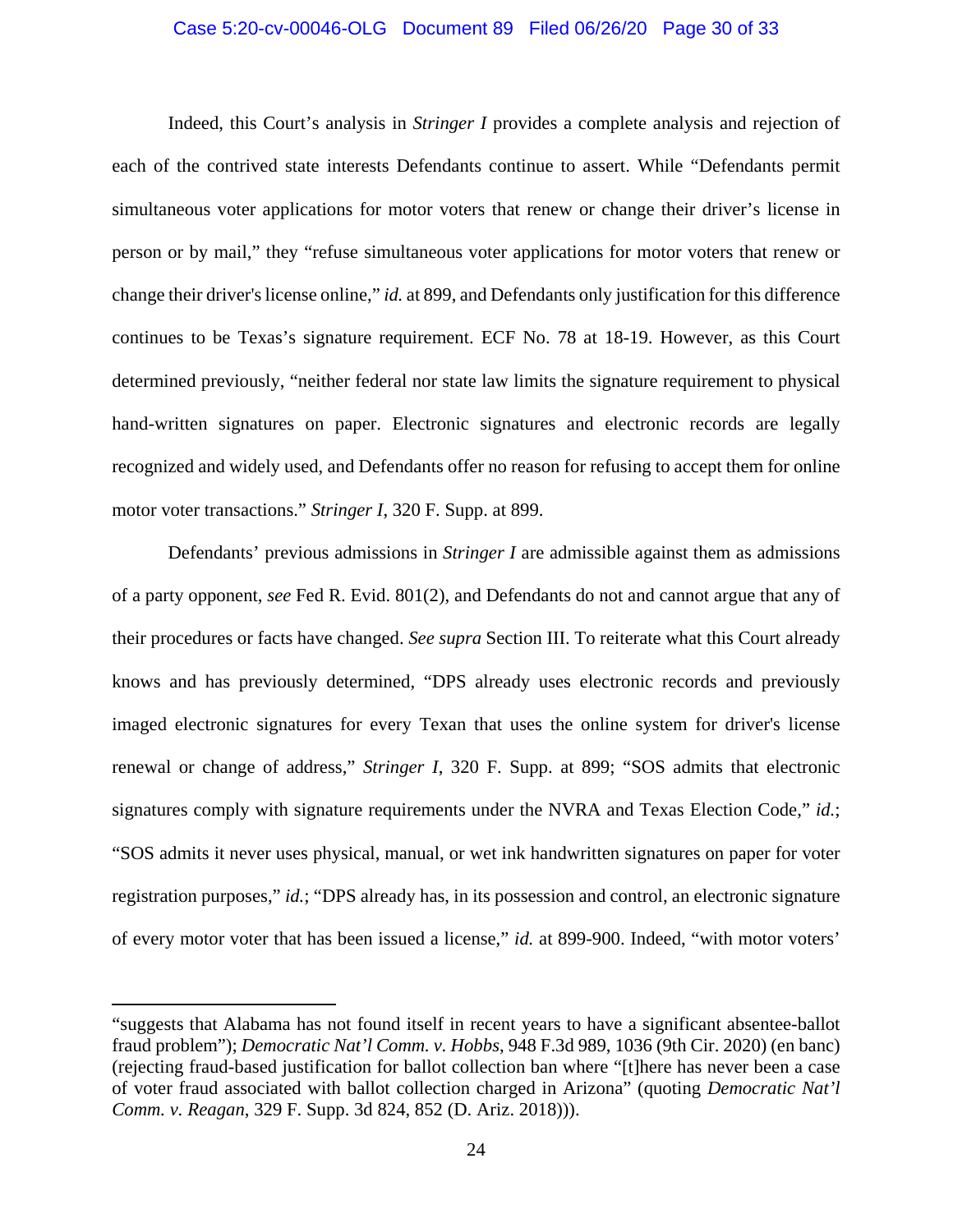## Case 5:20-cv-00046-OLG Document 89 Filed 06/26/20 Page 31 of 33

electronic signatures already in the voter registration agency's possession, there is no reason why Defendants could not register them to vote in a simultaneous online transaction." *Id.* at 900. This all remains just as true today as it was when this Court originally made these factual findings, and Defendants tellingly offer nothing to rebut this. *See* ECF No. 78 at 18-19.

## <span id="page-30-0"></span>**V. The relief requested by Intervenors is workable.**

The expedited discovery in this case has made clear that Defendants can take the remaining necessary steps to provide a fully simultaneous, non-duplicative voter registration application to voters who update their driver's license information online in a matter of weeks. *See* ECF No. 69 at 4-7. And, the cost to Defendants to implement this system is negligible or non-existent. ECF No. 69-1 at 44-45, 53-54 (*Stringer II* Ingram Dep. at 71:25 – 72:3; 118:2 – 119:20 ("what I said is I don't think it's going to require a change [to the SOS electronic voter registration database]. . . . And [if a change is necessary,] the cost won't be very much, and it will only be a one-time cost, but I just don't know if it's even going to be necessary.")). It should be clear by this point that, whatever relief is requested, Defendants will claim it is unworkable. But the facts and the record developed in expedited relief show that Defendants could implement simultaneous voter registration quickly and inexpensively. Intervenors reasonably request that injunctive relief be granted here, and Defendants' continued efforts to place imaginary roadblocks in the way of their compliance with the law is tired and should be rejected.

#### **CONCLUSION**

<span id="page-30-1"></span>For the foregoing reasons, Intervenors respectfully ask the Court to grant their Motion for Summary Judgment and deny Defendants' cross-motion for summary judgment.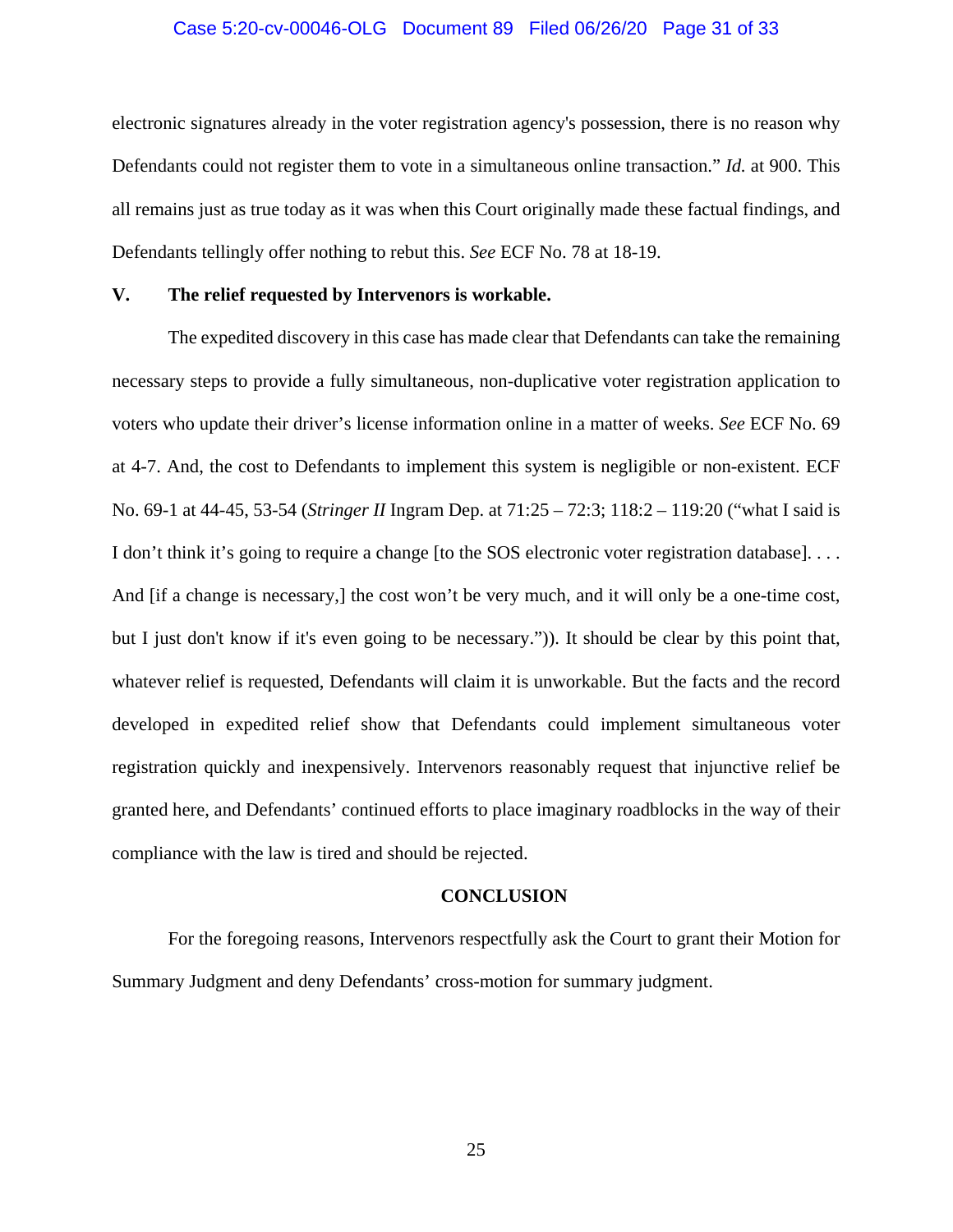Dated: June 26, 2020. Respectfully submitted,

#### */s/ John M. Geise*

John Hardin TX State Bar No. 24012784 PERKINS COIE LLP 500 N. Akard St., Suite 3300 Dallas, TX 75201 Telephone: (214) 965-7743 Facsimile: (214) 965-7793 JohnHardin@perkinscoie.com

Marc E. Elias\* Aria Branch\* John M. Geise\* Emily Brailey\* PERKINS COIE LLP 700 Thirteenth St., N.W., Suite 600 Washington, D.C. 20005-3960 Telephone: (202) 654-6200 Facsimile: (202) 654-9959 melias@perkinscoie.com jgeise@perkinscoie.com ebrailey@perkinscoie.com

*Counsel for the Intervenors* 

Chad W. Dunn TX State Bar No. 24036507 Brazil & Dunn, LLP 4407 Bee Caves Road, Suite 111 Austin, Texas 78746 Telephone: (512) 717-9822 Facsimile: (512) 515-9355 chad@brazilanddunn.com

Robert Leslie Meyerhoff Texas Democratic Party 314 E. Highland Mall Blvd. #508 Austin, TX 78752 Telephone: 512-478-9800 rmeyerhoff@txdemocrats.org

*Counsel for Intervenor Texas Democratic Party*

*\*Admitted Pro Hac Vice*